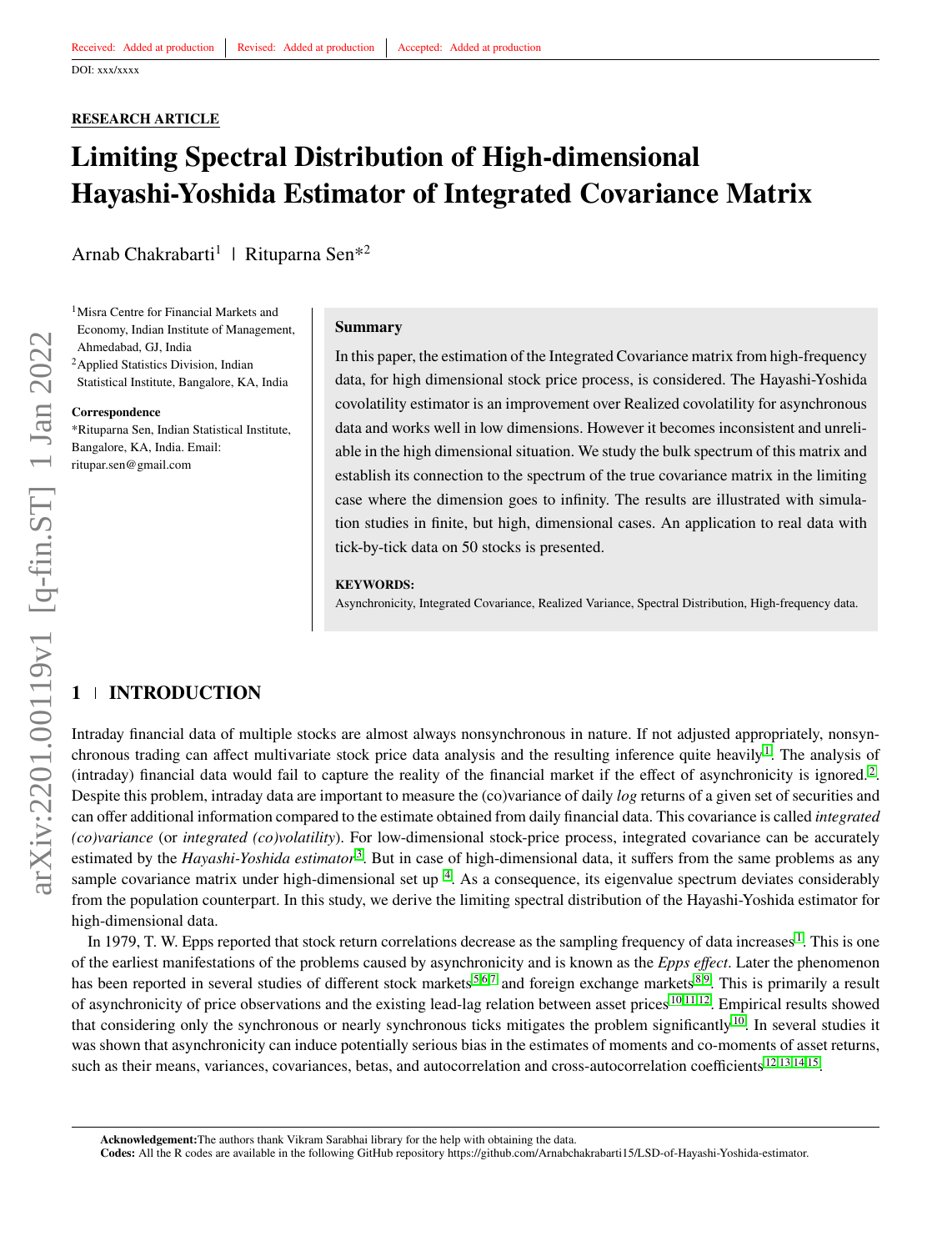Integrated volatility is defined as the variance of the log return over a day of a given security. In fact, due to its high frequency, intraday financial data has been proven to be more efficient in measuring daily volatility when compared to daily financial data [16](#page-18-15). For a single stock, Merton (1980) showed that the variance over a fixed interval can be estimated accurately as sum of squared realization as long as the data are available at sufficiently high sampling frequency<sup>[17](#page-19-0)</sup>. This estimator is known as *Realized volatility*. But often univariate modeling is not sufficient, it is also important to model the correlation dynamics between several assets. Hence one of the parameters of interest, to accurately estimate and infer about, is the *integrated co-volatility* or *integrated covariance* matrix. Analogous to the realized volatility, for a multivariate stock price process, the *realized covolatility matrix*/*realized covariance matrix* is defined. But the realized covolatility matrix relies upon synchronous observations and can not be readily extended for asynchronous data. Therefore in order to evaluate the realized covolatility, we have to first "synchronize" the data. Fixed clock time and refresh time <sup>[18](#page-19-1)</sup> samplings are two such synchronizing algorithms widely used in practice. But the realized covariance, evaluated on a synchronous grid, is biased<sup>[3](#page-18-2)</sup>.<sup>3</sup> proposed an unbiased estimator of the Integrated covolatility that is applicable on intraday data without a need for synchronization. We will call this estimator as the *Hayashi-Yoshida estimator*. Although in presence of microstructure noise Hayashi-Yoshida estimator is also biased, a bias-corrected version was developed<sup>[19](#page-19-2)</sup>.

Hayashi-Yoshida estimator has good asymptotic properties as long as the data comes from an underlying low-dimensional diffusion process. But as the dimension of the data increases the estimator becomes inefficient. Developing a good estimator of high dimensional covolatility is challenging unless we impose some structure. A consistent and positive definite estimator is proposed based on blocking and regularization techniques  $20$ . The central idea is to obtain one large covariance matrix from a series of smaller covariance matrices, each based on different sampling frequency. Shrinkage estimator of the covariance matrix with optimal shrinkage intensity, which is also important for portfolio optimization, also reduces the estimation error significantly  $^{21}$  $^{21}$  $^{21}$ . Many other modified shrinkage estimator with good asymptotic properties are proposed and applied in financial context<sup>[22](#page-19-5)[,23](#page-19-6)</sup>. The mixed frequency factor models, which uses high-frequency data to estimate factor covariance and low-frequency data to estimate the factor loadings, are also used to estimate high dimensional covariance matrices  $24$ . The composite realized Kernel approach that estimates each entry of ICV matrix optimally (in terms of bandwidth and data loss) has been proposed and asymp-totic properties are established<sup>[25](#page-19-8)</sup>. High-dimensionality affects the subsequent calculations of many important quantities based on covariance matrix. [26](#page-19-9) showed that high-dimensionality affects the solution of Markowitz problem and results in underestimation of risk.

Instead of imposing a structure, an alternative avenue of investigating a high dimensional covariance matrix is to study its spectral distribution.<sup>[27](#page-19-10)</sup> established the limiting spectral distribution of realized covariance matrix obtained from synchronized data. Recently an asymptotic relationship has been established between the limiting spectral distributions of the true sample covariance matrix and noisy sample covariance matrix  $^{28}$  $^{28}$  $^{28}$ .  $^{29}$  $^{29}$  $^{29}$  studied the estimation of integrated covariance matrix based on noisy high-frequency data with multiple transactions using random matrix theory.<sup>[30](#page-19-13)</sup> obtained the limiting spectral distribution of the covariance matrices of time-lagged processes. The limiting spectral distribution of sample covariance matrix was also derived under VARMA(p,q) model assumption<sup>[31](#page-19-14)</sup>. In this paper, we establish the limiting spectral distribution for the Hayashi-Yoshida estimator which has not yet been studied. Rest of the paper is organized as follows. In section [2,](#page-1-0) we discuss the background of the problem. Section [3](#page-6-0) deals with a very brief introduction to random matrix theory. In section [4,](#page-7-0) we determine the limiting spectral distribution of high-dimensional Hayashi-Yoshida estimator. Simulated data analysis results are presented in section [6.1.](#page-15-0) The summary of this work and a brief discussion on some further directions are given in section [7.](#page-18-16)

## <span id="page-1-0"></span>**2 INTEGRATED COVARIANCE MATRIX AND ASYNCHRONICITY**

<span id="page-1-1"></span>Suppose, we have *p* stocks, whose price processes are denoted by  $S_t^j$  $j_t^j$  for  $j = 1, ..., p$ . and define the *j*th log price process as  $X^j_{\scriptscriptstyle{t}}$  $J_t^j := \log S_t^j$  $J_t^j$ . Let  $X_t = (X_t^1, ..., X_t^p)^T$ . Then we can model  $X_t$  as a *p*-dimensional diffusion process described as

$$
dX_t = \mu_t dt + \sigma dW_t \tag{1}
$$

where  $\mu_t$  is a *p* dimensional drift process and  $\sigma$  is a *pxp* matrix, called instantaneous covolatility process.  $W_t$  is a *p* dimensional standard Brownian motion. The Integrated covariance (ICV) matrix, our parameter of interest, is defined by

$$
\Sigma_p = \int_0^1 \sigma \sigma^T dt. \tag{2}
$$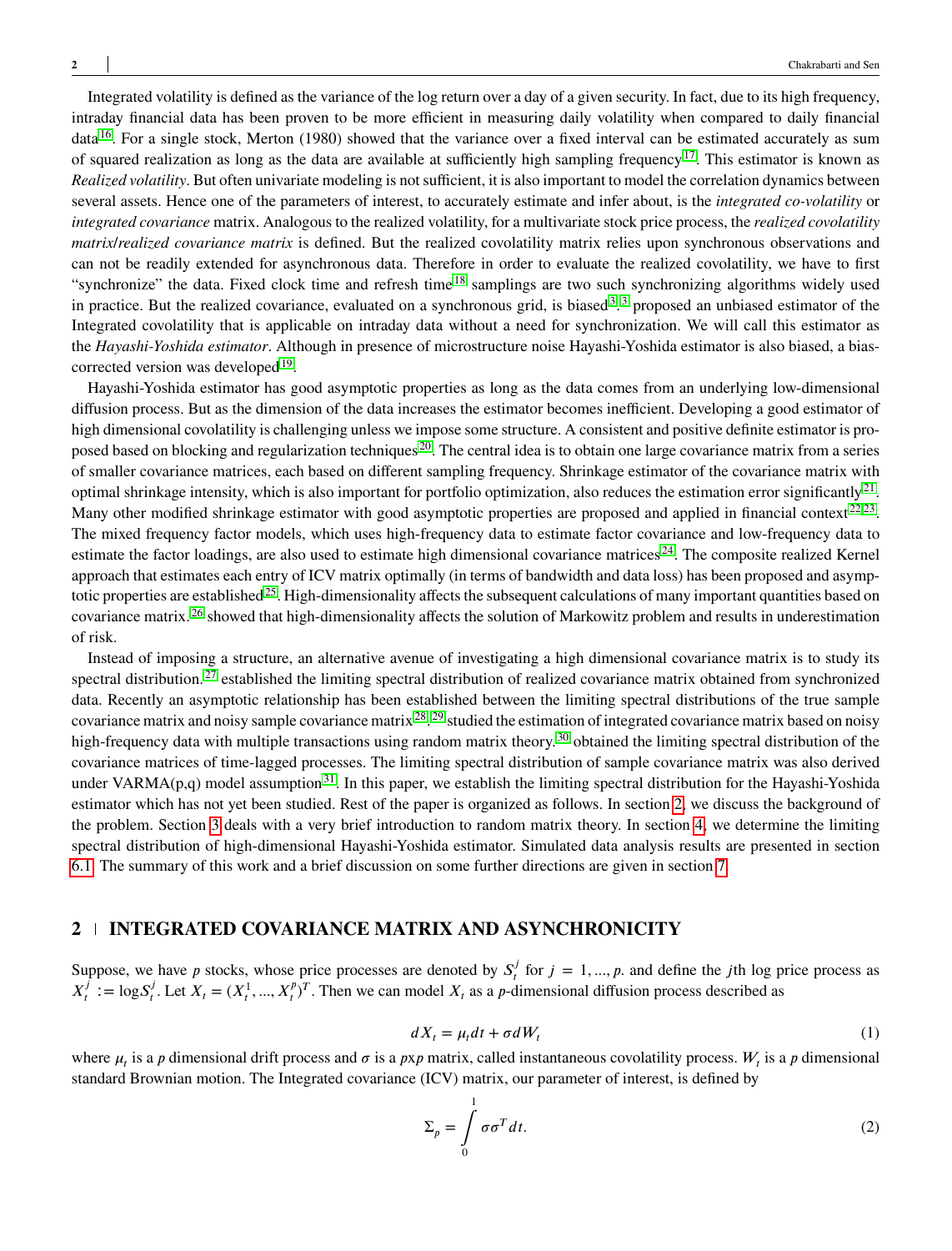<span id="page-2-0"></span>

(b) Synchronized observations illustrated by arrows.

**FIGURE 1** (a) Illustration of asynchronous arrival or transaction times for two stocks are shown. The opens at  $t_0^1 = t_0^2 = 0$ and the corresponding stock price at time 0 can be taken as previous day's closing price. Transaction times of the first stock are shown by circles. Transaction times of the second stock are shown by rectangles. (b) The synchronized pairs (having the same colour code) are indicated by arrows.

In univariate case, the most widely used estimator of integrated variance is called the *Realized variance*. For *p* stocks, analogous covariance estimator can be defined in the following way.

## **2.1 Realized covariance**

Note that the transactions in each stock occur at random time points. Let  $n_i$  be the number of observations for the *i*th stock. The arrival time of the *l*th observation of the *i*th stock is denoted by  $t^i_l$ . When the observations are assumed to be synchronous i.e.  $t^i_l = t_l$  for  $\forall i$ , the Realized Covariance (RCV) matrix can be defined as the following:

$$
\Sigma_{p}^{RCV} = \sum_{l=1}^{n} \Delta X_{l} \Delta X_{l}^{T}, \text{ where}
$$
\n
$$
\Delta X_{l} = \begin{pmatrix} \Delta X_{l}^{1} \\ \Delta X_{l}^{2} \\ \vdots \\ \Delta X_{l}^{p} \end{pmatrix} = \begin{pmatrix} X_{t_{l}}^{1} - X_{t_{l-1}}^{1} \\ \vdots \\ X_{t_{l}}^{p} - X_{t_{l-1}}^{p} \end{pmatrix}.
$$
\n(3)

## **2.2 Hayashi-Yoshida estimator**

For asynchronous intraday data, the Realized covariance can not be directly calculated unless we synchronize the data by some ad hoc method. This means that we have to throw away some of the observations such that synchronized vectors of observations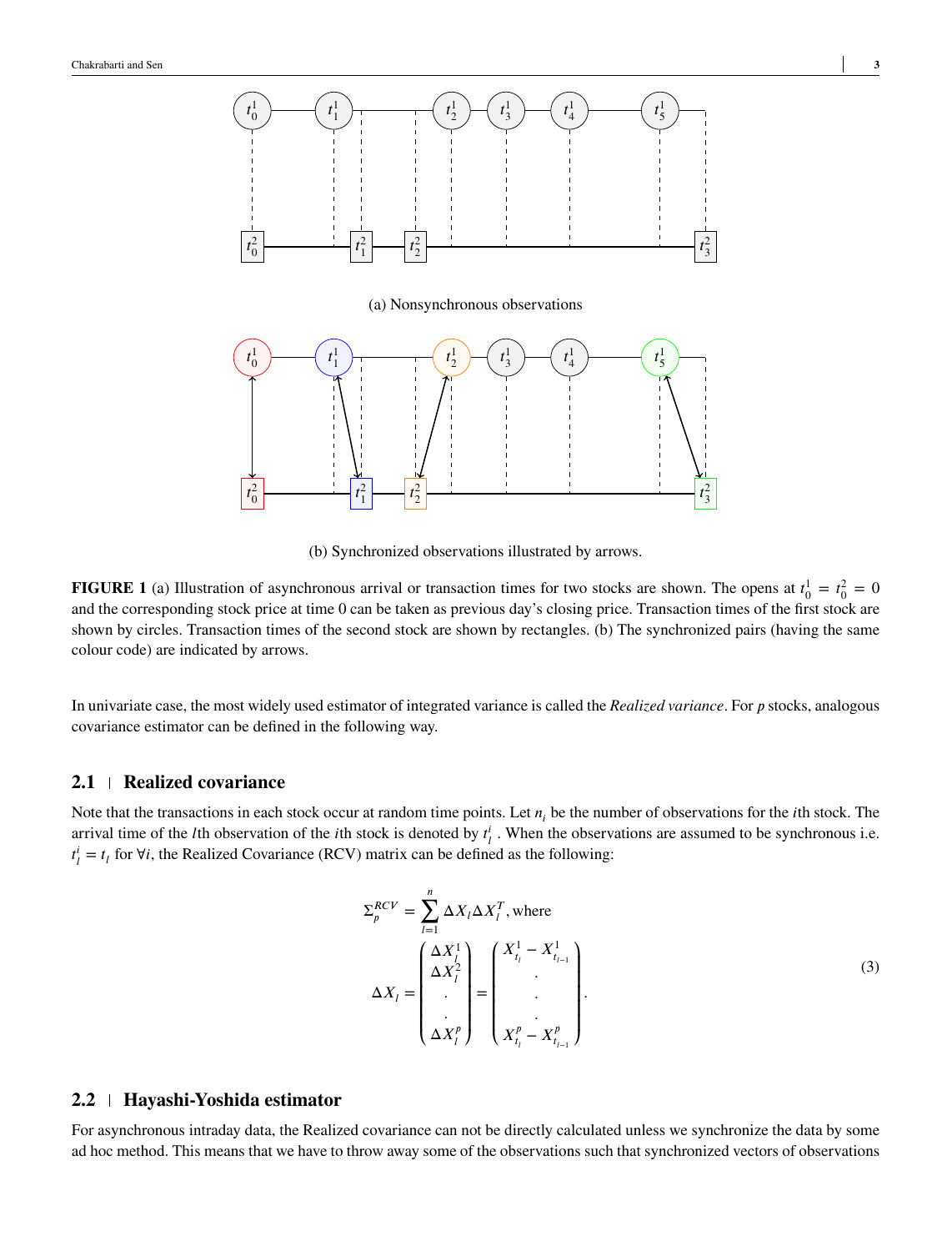<span id="page-3-0"></span>

**FIGURE 2** Illustration of asynchronous arrival or transaction times for two stocks are shown. The opens at  $t_0^1 = t_0^2 = 0$  and the corresponding stock price at time 0 can be taken as previous day's closing price. Transaction times of the first stock are shown by circles. Transaction times of the second stock are shown by rectangles. The returns on each interarrival (shown by braces) are denoted by  $\Delta x_k = x_k - x_{k-1}$  and  $\Delta y_l = y_l - y_{l-1}$ . When the intervals  $(t_{k-1}^1, t_k^1)$  and  $(t_{l-1}^2, t_l^2)$  have an nonempty intersection,  $\Delta x_k \times \Delta y_l$  will contribute to the Hayashi-Yoshida covariance.

can be formed. In Fig. [1,](#page-2-0) we illustrate this for the bivariate case. Fig. [1\(](#page-2-0)a) shows how nonsynchronous data would look like. The circles and quadrangles represent the transaction times for the first and second stock respectively. Synchronization of transaction times, as indicated by the arrows, are shown in Fig. [1\(](#page-2-0)b). A synchronized dataset can be formed by pairing the stock prices corresponding to the synchronized time points. For example, two consecutive observations can be  $(X^1_{t^1_2}, X^2_{t^2_2})$  and  $(X^1_{t^1_3}, X^2_{t^2_3})$ . This is equivalent to "pretending" that  $X^1_{t^1_s}$  is observed at  $t^2_3$  instead of at  $t^1_s$  and similarly,  $X^2_{t^2_s}$  is observed at  $t^1_2$  instead of at  $t^2_2$ .<sup>[†](#page-0-0)</sup> We can see from Fig [1\(](#page-2-0)b) that for the first stock, two observations at time  $t_3^1$  and  $t_4^1$  are not synchronized with any time point in the second stock and therefore can be excluded from the study. Extending this to p stocks, let us denote that the number of resulting synchronized vectors is *n*. Then it is evident that  $n \leq \{n_1, n_2, ..., n_p\}$ .

In Fig. [1\(](#page-2-0)b), we have applied a particular synchronization method called *refresh time* sampling<sup>[32,](#page-19-15)[33](#page-19-16)</sup>.

<sup>[3](#page-18-2)</sup> proposed an alternative estimator  $(\Sigma_p^{HY})$  of ICV matrix that does not require the dataset to be synchronized and therefore can be directly applied on the asynchronous data. Before defining it for high-dimension, we introduce it for the bivariate case. In the following expression, instead of writing  $X^1$  and  $X^2$  we simply write X and Y. Now, for two stocks the Hayashi-Yoshida estimator is defined as the following way:

<span id="page-3-1"></span>
$$
\Sigma_2^{HY} = \sum_{k,l} \Delta X_k \Delta Y_l \times \mathbf{1} \{ (t_{k-1}^i, t_k^i) \cap (t_{l-1}^i, t_l^i) \neq \phi \},\tag{4}
$$

where  $\mathbf{1}\{(t_{k-1}^i, t_k^i) \cap (t_{l-1}^i, t_l^i) \neq \phi\}$  is an indicator function that takes value 1 when the condition is satisfied. Fig. [2](#page-3-0) illustrates the computation.  $\Delta x_1 \times \Delta y_1$  will contribute to the sum in Eq. [\(4\)](#page-3-1) as  $(t_0^2, t_1^2)$  and  $(t_0^1, t_1^1)$  are overlapping intervals. But  $\Delta x_1 \times \Delta y_2$ will not contribute to the sum in Eq. [\(4\)](#page-3-1) as the intervals  $(t_1^2, t_2^2)$  and  $(t_0^1, t_1^1)$  are non-overlapping.

## <span id="page-3-2"></span>**2.2.1 Hayashi-Yoshida covariance and Refresh-time sampling**

Even though the Hayashi-Yoshida estimator does not require prior synchronization of intraday data, we will show that the estimator still throws away some of the data points. Moreover these data-points are exactly the same as thrown by refresh-time sampling. To see this let us consider the case as shown in Fig. [2.](#page-3-0) The Hayashi-Yoshida estimate is:

$$
\sigma^{HY}(X,Y) = \Delta x_1 \Delta y_1 + \Delta x_2 \Delta y_1 + \Delta x_2 \Delta y_2 + \Delta x_2 \Delta y_3 + \Delta x_3 \Delta y_3 + \Delta x_4 \Delta y_3 + \Delta x_5 \Delta y_3
$$
  
=  $\Delta x_1 \Delta y_1 + \Delta x_2 \Delta y_1 + \Delta x_2 \Delta y_2 + \Delta x_2 \Delta y_3 + (\Delta x_3 + \Delta x_4 + \Delta x_5) \Delta y_3$  (5)

But  $\Delta x_3 + \Delta x_4 + \Delta x_5$  is just the difference between log-price at  $t_5^1$  and log-price at  $t_3^1$  which doesn't require any information on stock price anytime time in between. Therefore, although the Hayashi-Yoshida estimator doesn't require presynchronization, it

<sup>&</sup>lt;sup>†</sup>For this reason, synchronization methods can be expressed as a problem of choosing a set of sampling times { $\tau_1, \tau_2, ..., \tau_n$ }, from the set  $\mathcal{T} = \{t_1^1, ..., t_{n_1}^1\} \cup \{t_1^2, ..., t_{n_2}^2\}$ . The corresponding price of each stock at  $\tau_i$  is taken as the price observed previous to  $\tau_i$ .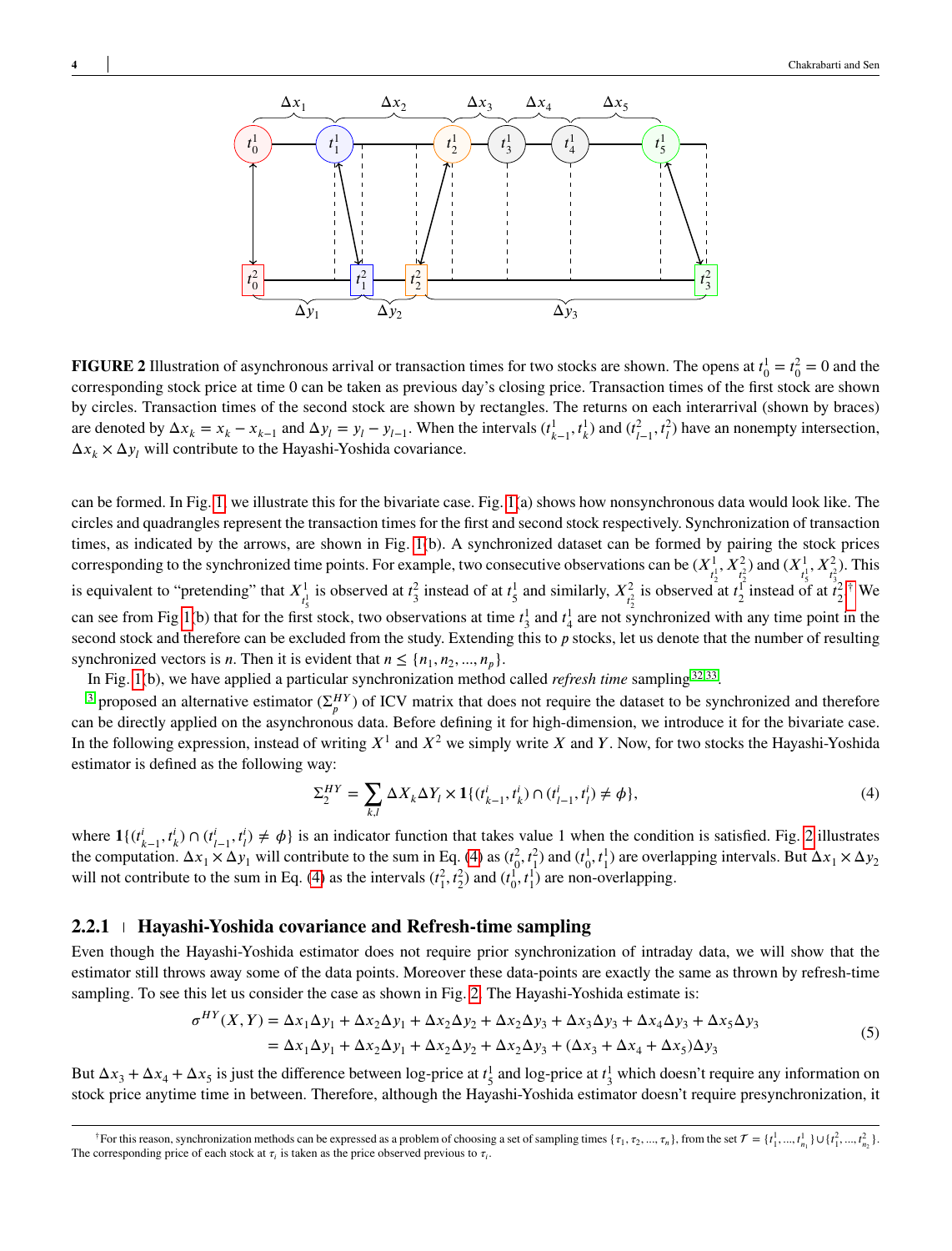actually throws away the exact same observation as thrown by refresh-time sampling. As a consequence, the value of Hayashi-Yoshida covariance on full data will be equal to Hayashi-Yoshida estimator on the set of refresh-time pairs. Synchronizing the data using refresh-time sampling before computing the covariance can reduce the computational cost quite significantly.

When we move away from bivariate case to higher dimension, synchronize every pair of variables separately would not be very efficient. It would be preferable to synchronize the data for all the stocks simultaneously. This can be achieved by applying "all refresh method" which results in a synchronous sampled time points  $\{\tilde{t}_1, \tilde{t}_2, ..., \tilde{t}_n\}$  defined in the following way:

<span id="page-4-0"></span>
$$
\tilde{t}_{j+1} = \max_{1 \le i \le p} t^i_{N_i(\tilde{t}_j)},\tag{6}
$$

where  $N_i(t)$  is the number of observation before time  $t^{34,35}$  $t^{34,35}$  $t^{34,35}$  $t^{34,35}$ . In this paper, we will define the Hayashi-Yoshida estimator on refresh time sampling times. The theoretical implication is that- given the synchronized data, we can now assume the number of observations of each stock to be the same. We will denote this common sample size as  $n$ .

For *p* stocks the Hayashi-Yoshida estimator is defined as the following :

$$
\Sigma_p^{HY} = \sum_{k,l} \Delta X_k \Delta X_l^T \circ I(k,l), \text{ where}
$$
\n
$$
\Delta X_l = \begin{pmatrix} \Delta X_l^1 \\ \Delta X_l^2 \\ \vdots \\ \Delta X_l^p \end{pmatrix} = \begin{pmatrix} X_{t_l^1}^1 - X_{t_{l-1}^1}^1 \\ \vdots \\ X_{t_l^p}^p - X_{t_{l-1}^p}^p \end{pmatrix}
$$
\n(7)

and '∘' is the Hadamard product and *I*(*k*,*l*) is a *p*×*p* matrix with (*i*, *j*)<sup>th</sup> element is the indicator function involving *k*<sup>th</sup>interarrival of *i*<sup>th</sup>stock and *l*<sup>th</sup>interarrival of *j*<sup>th</sup> stock:  $I(I_k^i \cap I_l^j)$  $j \neq \phi$ ), where  $I^i_k = (t^i_{k-1}, t^i_k)$ . In other words if two interarrivals intersect then product  $\Delta X_k^i \Delta X_l^{jT}$  $I_l^{jT}$  will contribute to the sum. In Fig. [2,](#page-3-0)  $I_k^1 = (t_{k-1}^1, t_k^1)$ ,  $k \in \{1, 2, 3, 4, 5\}$  and  $I_l^2 = (t_{l-1}^2, t_l^2)$ ,  $l \in \{1, 2, 3\}$  are shown.

## <span id="page-4-1"></span>**2.3 Scaled Realized Covariance estimator**

In this section we show the "closeness" of the Hayashi-Yoshida estimator with a scaled realized estimator which is motivated from the intraday covariance estimator proposed in  $36$ . We determine the scaling coefficients for the bivariate case. The result will be key in our proof of the Limiting Spectral distribution. For the bivariate case, let us denote the log price for two stocks at a particular time *t* as  $(X_t, Y_t)$ . Following<sup>[36](#page-19-19)</sup>, we synchronize the data for two stocks in the following fashion:

**Algorithm**  $(A_0)$ : 1. For  $i = 1$ , assign  $k_i^1 = 1$  and  $k_i^2 = 1$ . 2. While  $k_i^1 \le n_1$  and  $k_i^2 \le n_2$ : • If  $t_{\iota}^2$  $\frac{2}{k_i^2} > t_{\frac{1}{k_i}}^1$  then find  $m = \max\{j : t_j^1 < t_{\frac{2}{k_i}}^2\}$ . The *i*th pair will be  $(X_{t_m^1}, Y_{t_{\frac{2}{k_i}}^2})$ . Modify  $k_i^1 = m$ . *𝑖* • If  $t_i^2$  $\frac{2}{k_i^2} \leq t_k^1$  $\frac{1}{k_i^1}$  then find  $m = \max\{j : t_j^2 < t_{k_i^1}^1\}$ . The *i*th pair will be  $(X_{t_{k_i^1}}^1, Y_{t_m^2})$ . Modify  $k_i^2 = m$ *𝑖* • Modify  $i = i + 1$ .  $k_i^1 = k_i^1 + 1$  and  $k_i^2 = k_i^2 + 1$ .

The pairs created by this algorithm are identical to the pairs created by *refresh time sampling* but accommodates more information by retaining the actual transaction times. To see this, note that in Eq.[\(6\)](#page-4-0)), a common set of synchronized points  $\{\tilde{t}_1, ..., \tilde{t}_n\}$  are defined for all stocks. For each stock the last observed stock price prior to  $\tau_i$  was taken to be the price at  $\tau_i$ . Therefore, from the refresh time sampling it is not possible to retrieve the actual transaction times of the synchronized pairs. Algorithm  $A_0$ , on the other hand, keep these information. Instead of writing  $(X_{t_k^1}, Y_{t_k^2})$  we shall henceforth write  $(X_{t(k_i^1)}, Y_{t(k_i^2)})$ .

#### **2.3.1 Overlapping and non-overlapping regions for return construction**

For two such consecutive synchronized pairs of stock-prices, we can now consider the bivariate return as:  $\{(X_{t(k_i)}\}$  $X_{t(k_{i-1}^1)}(Y_{t(k_i^2)} - Y_{t(k_{i-1}^2)})$ :  $i = 1, 2, ..., n$ . Note that, in this bivariate return vector, the first component (for X) is defined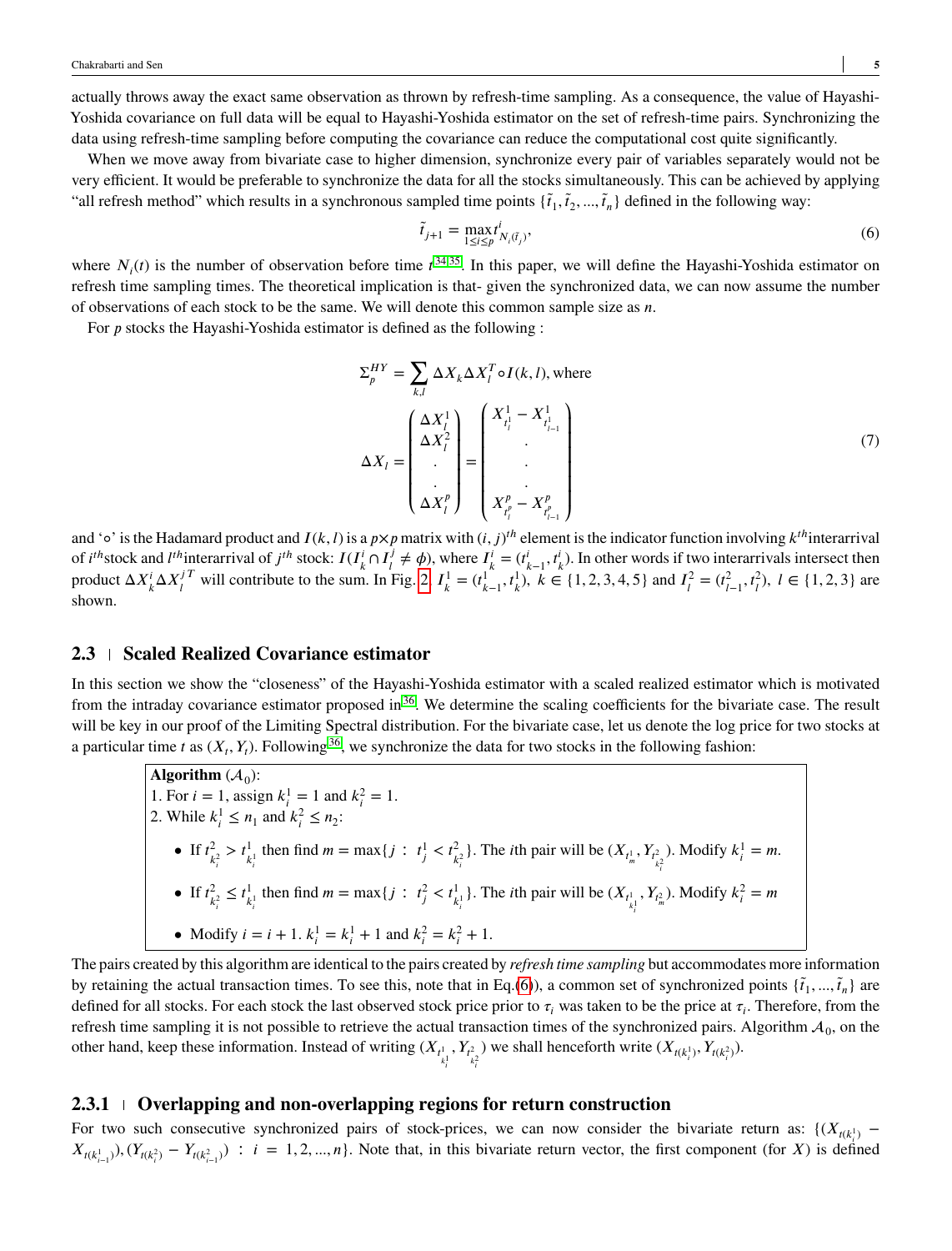<span id="page-5-1"></span>

**FIGURE 3** Four configurations described in Eq.[\(8\)](#page-5-0). For each case the overlapping interval is shown as  $L_i$ .

<span id="page-5-0"></span>on the interval  $(t(k_{i-1}^1), t(k_i^1))$  and the return on the Y is defined on the interval  $(t(k_{i-1}^2), t(k_i^2))$ . It can be shown the *overlap* and *nonoverlapping* parts of these two intervals play a crucial role in bias of the estimated covariance <sup>[36](#page-19-19)</sup>. To define the *overlap* we first illustrate four possible configurations of the intervals. In Fig. [3](#page-5-1) we show four such configurations of intervals corresponding to a particular return vector, constructed from synchronized pairs of observations. More formally, suppose  $X_{t(k_i^1)} - X_{t(k_{i-1}^1)} = \sum_{i=1}^{l}$  $\sum_{i=m}^{T} (X_{t_{i+1}} - X_{t_i})$  for some *m* and *l*. Then one of these four configurations is true:

$$
\begin{bmatrix}\n1. & Y_{t(k_i^2)} - Y_{t(k_{i-1}^2)} = \sum_{i=m+1}^{l-1} (Y_{t_{i+1}} - Y_{t_i}) \\
2. & Y_{t(k_i^2)} - Y_{t(k_{i-1}^2)} = \sum_{i=m-1}^{l-1} (Y_{t_{i+1}} - Y_{t_i}) \\
3. & Y_{t(k_i^2)} - Y_{t(k_{i-1}^2)} = \sum_{i=m+1}^{l+1} (Y_{t_{i+1}} - Y_{t_i}) \\
4. & Y_{t(k_i^2)} - Y_{t(k_{i-1}^2)} = \sum_{i=m-1}^{l+1} (Y_{t_{i+1}} - Y_{t_i})\n\end{bmatrix}
$$
\n(8)

Given this set of possible configurations, we define a random variable  $L_i$ , denoting the overlapping time interval of *i*th interarrivals corresponding to  $X_{t(k_i^1)} - X_{t(k_{i-1}^2)}$  and  $Y_{t(k_i^2)} - Y_{t(k_{i-1}^2)}$  as

$$
L_{i} = \begin{cases} t(k_{i}^{2}) - t(k_{i-1}^{2}) & \text{if } Y_{t(k_{i}^{2})} - Y_{t(k_{i-1}^{1})} = \sum_{i=m+1}^{l-1} (Y_{t_{i+1}} - Y_{t_{i}}) \\ t(k_{i}^{2}) - t(k_{i-1}^{1}) & \text{if } Y_{t(k_{i}^{2})} - Y_{t(k_{i-1}^{1})} = \sum_{i=m-1}^{l-1} (Y_{t_{i+1}} - Y_{t_{i}}) \\ t(k_{i}^{1}) - t(k_{i-1}^{2}) & \text{if } Y_{t(k_{i}^{2})} - Y_{t(k_{i-1}^{1})} = \sum_{i=m+1}^{l+1} (Y_{t_{i+1}} - Y_{t_{i}}) \\ t(k_{i}^{1}) - t(k_{i-1}^{1}) & \text{if } Y_{t(k_{i}^{2})} - Y_{t(k_{i-1}^{1})} = \sum_{i=m-1}^{l+1} (Y_{t_{i+1}} - Y_{t_{i}}) \end{cases}
$$
(9)

Fig. [3](#page-5-1) illustrates the overlapping regions for all four configurations described in Eq. [8.](#page-5-0)

The next theorem says that in presence of high-frequency data, the performance of Hayashi-Yoshida covariance would be very similar to a scaled realized covariance. We make the following set of assumptions:

- $(C_1)$ : The log return process follows independent and stationary increment property.
- $(C_2)$ : The observation times (arrival process) of two stocks are independent Renewal processes and  $n \to \infty$  as  $n_1, n_2 \to \infty$ .
- $(C_3)$ : Estimation is based on paired data obtained by algorithm  $A_0$ .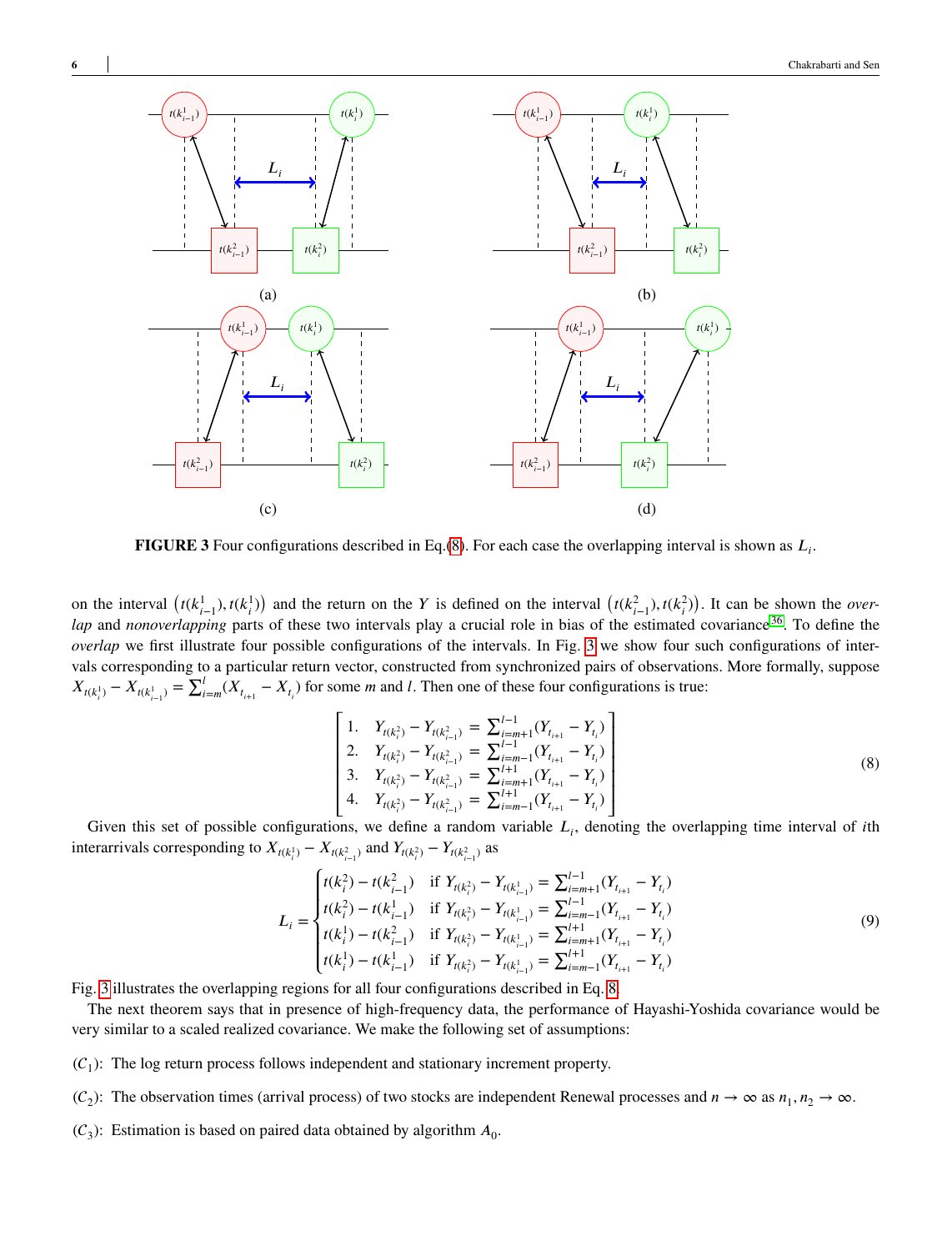Define a scaled (pairwise) realized covariance (SRCV) on a synchronized data  $\left\{ (X_{t(k_i^1)}, Y_{t(k_i^2)}) \right\}$  $\big) : i = 1, 2, ..., n \}$  as follows:

<span id="page-6-2"></span>
$$
SRCV(X, Y) = \sum_{i} \psi_i \Delta X_{t(k_i^1)} \Delta Y_{t(k_i^2)},
$$
\n(10)

where

$$
\psi_i = \frac{\sqrt{(t(k_i^1) - t(k_{i-1}^1))(t(k_i^1) - t(k_{i-1}^1))}}{L_i}.
$$

The following theorem says that for all practical purposes this estimator performs as good as the Hayashi-Yoshida estimator.

<span id="page-6-1"></span>**Theorem 1.** Under the assumptions  $C_1 - C_3$ , SRCV is a consistent estimator of the pairwise integrated covariance.

Proof of Theorem [1](#page-6-1) will be along the same line as in Theorem 1 of  $36$ .

The  $\psi_i$ 's in Eq.[\(10\)](#page-6-2) are the scaling coefficients which are functions of the arrival (transaction) times only (does not depend on the stock prices at those time points). The conventional refresh-time periods  $\tilde{t}_j$ s in Eq. [6](#page-4-0) do not allow us to calculate these scaling coefficients. The algorithm  $A_0$ , on the other hand, enable us to calculate the scaling coefficients as it preserves the actual arrival times of the synchronized pairs. The importance of this estimator will be evident in

As both Hayashi-Yoshida (pairwise) covariance and SRCV are consistent estimators, in presence of sufficient amount of data, they would be "close" to each other. For *p*-dimensional process, the SRVC matrix can be written as the following:

<span id="page-6-3"></span>
$$
SRCV_p = \sum_{i=1}^{n} (\Delta X_i \Delta X_i^T \circ \Psi_i),
$$
\n(11)

where  $\psi_i$  is a  $p \times p$  symmetric matrix consisting of the pairwise scaling coefficients. This matrix will help us to make an important assumption necessary to determine the LSD of Hayashi-Yoshida matrix.

## **2.4 Inconsistency in high-dimension**

From multivariate statistical theory we know that the sample covariance matrix is consistent for the population covariance matrix. In high-dimensional scenario, when the dimension grows at the same or a higher rate as the number of observations, this properties do not hold anymore. It can be shown that under a high-dimensional setup the following is true:

$$
||S - \Sigma|| \nrightarrow 0,
$$

where  $\Vert . \Vert$  is the operator norm, *S* is the usual sample covariance matrix and  $\Sigma$  is the population covariance matrix.

But what impact would this inconsistency of sample covariance matrix make on the eigenvalues and the eigenvectors? Weyl's theorem and Davis-Kahan theorems show that when the sample covariance matrix is not consistent, neither the sample eigenvalues and the eigenvectors are going to converge to their true counterpart  $4,37$  $4,37$ . Therefore it is worthwhile to study the limiting distribution of sample eigenvalues and its relation to the distribution of true eigenvalues.

For low dimensions, the Hayashi's estimator is consistent estimator of ICV matrix. But for high dimensional stock price process, when the dimension grows at the same or a higher rate as the number of observations, neither RCV nor Hayashi-Yoshida estimator is consistent anymore. It is evident from the above discussion that the sample spectrum of Hayashi-Yoshida estimator deviates significantly form the true spectrum. In this paper, we study the asymptotic behavior of the distribution of eigenvalues of the Hayashi-Yoshida matrix.

## <span id="page-6-0"></span>**3 | SPECTRAL DISTRIBUTION**

The *empirical spectral distribution (ESD)* of a symmetric (more generally Hermitian) matrix  $A_{p \times p}$  is defined as

$$
F_p^A(x) = \frac{1}{p} \# \{ j \le p : \lambda_j \le x \}
$$

where  $\lambda_j$ 's are the eigenvalues of the matrix *A* and #*E* denotes the cardinality of set *E*. The limit distribution (*F*) of *ESD* is called the *limiting spectral distribution (LSD)*. One commonly used method of finding LSD is through Stieltjes transform.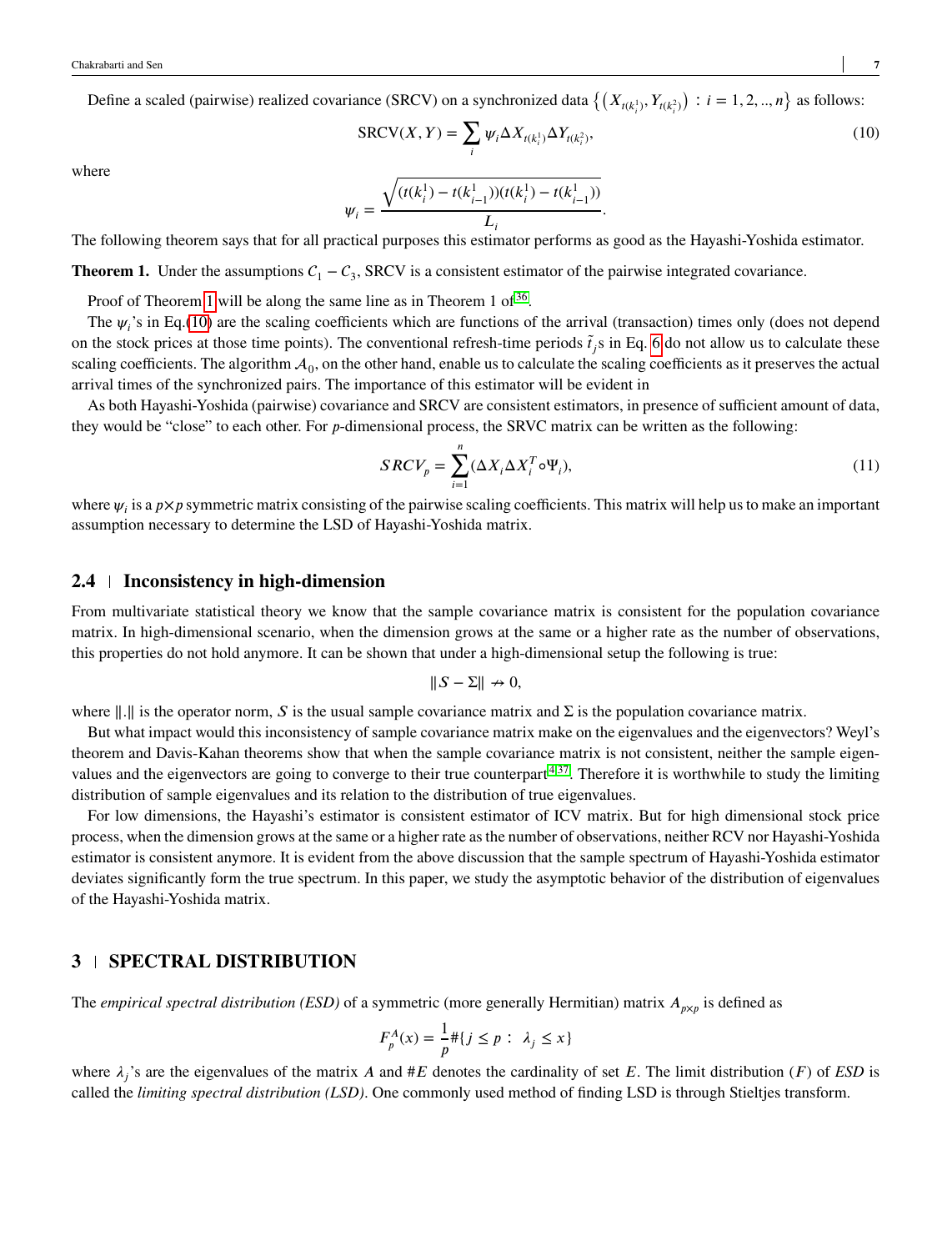**Stieltjes transform:** Let  $A_{p\times p}$  is a Hermitian matrix and  $F_p^A$  be its ESD. Then the Stieltjes transform of  $F_p^A$  is defined as

$$
s_p(z) = \int \frac{1}{x - z} dF_p^A(x)
$$

$$
= \frac{1}{p} tr(A - zI)^{-1}
$$

where  $z \in D = \{z \in \mathbb{C} | \mathbb{I}(z) > 0\}$ ,  $\mathbb{I}(z)$  being the imaginary part of *z*. The importance of Stieltjes transformation in Random Matrix Theory is due to Theorem B.9 and Theorem B.10<sup>[38](#page-20-0)</sup>).

These theorems suggest that in order to determine the *LSD*, it is enough to obtain the limit of the Stielties transform.

## <span id="page-7-0"></span>**4 SPECTRAL ANALYSIS OF HIGH DIMENSIONAL HAYASHI'S ESTIMATOR**

Based on our model (Eq. [1\)](#page-1-1), the distribution of  $\Delta X_i$  can be written like the following:

$$
\Delta X_{i} = \sigma \begin{pmatrix} f_{t_{i-1}^{1}}^{t_{i}^{1}} dW_{1} \\ f_{t_{i-1}^{2}}^{t_{i}^{2}} dW_{2} \\ \vdots \\ f_{t_{i-1}^{p}}^{t_{i}^{p}} dW_{p} \end{pmatrix} \stackrel{d}{=} \sigma D_{i} Y_{i},
$$

where  $D_i = \text{diag}\left(\sqrt{t(k_i^1) - t(k_{i-1}^1)},\right)$ √  $\frac{t(k_i^2) - t(k_{i-1}^2)}{k_{i-1}^2}, \dots, \sqrt{t(k_p^1) - t(k_{i-1}^p)}$  $\mathcal{L}$ is a  $p \times p$  diagonal matrix and  $Y_i$  is a *p*-dimensional vector with its components being *iid* standard normal distribution. As a consequence, the Hayashi-Yoshida estimator has the same distribution as that of  $S_0$ :

$$
S_0 = \sum_{k} \sum_{l} \sigma D_k Y_k Y_l^T D_l \sigma \circ I(k, l).
$$

Hence, to determine the LSD of Hayashi-Yoshida estimator, it is enough to find the limit of the Stieltjes transform of  $S_{0}$ .

The set of assumptions  $(A)$  necessary for determining the limiting spectral distribution of Hayashi-Yoshida estimator are given below:

- $({\cal A}_1) \, c_n = \frac{p}{n}$  $\frac{p}{n} \to c > 0$  as  $p \to \infty$ .
- $(\mathcal{A}_2)$   $F^{\Sigma} \stackrel{d}{\Rightarrow} H$  ( $\neq$  delta measure at 0) a.s. and *H* has a finite second order moment.
- $(\mathcal{A}_3)$   $Y_l^j$  $\mathcal{I}'$ 's ( $j = 1(1)p$ ) are iid with mean 0, variance 1 and finite moments of all orders.
- $(A_4) \exists \tau_l \in \mathbb{R}^+$  and let  $S = \sum_l \tau_l \Sigma^{\frac{1}{2}} Y_l Y_l^T \Sigma^{\frac{1}{2}}$  such that

<span id="page-7-1"></span>
$$
tr(S_0 - S)^2 = o(p) \text{ a.s.}
$$
 (12)

<span id="page-7-2"></span>and

$$
tr([S_0 - zI)^{-1}(S - zI)^{-1}]^2) = O(p) \text{ a.s.}
$$
\n(13)

where  $z = i \cdot v$  with  $v$  is a sufficiently large positive number  $(S_0 - zI)^{-1}(S - zI)^{-1}$  being positive semidefinite.

 $(\mathcal{A}_5)$  There exists  $\kappa$ , such that max<sub>n</sub>max<sub>1</sub> $(n\tau) \leq \kappa$ . Also there exists a nonnegative cadlag process  $\tau'_t$  such that

$$
\lim_{n \to \infty} \sum_{l=1}^{n} \int_{\frac{l-1}{n}}^{1} |n\tau_l - \tau'_l| dt = 0.
$$
 (14)

 $(A_6)$  There exists a  $K < \infty$  and  $\delta < 1/6$  such that for all  $p, ||\Sigma|| \leq K p^{\delta}$  almost surely.

Before stating the main theorem, we present a brief motivation of the assumption  $A_4$ . In Sec. [2.3,](#page-4-1) we have seen that under a low dimensional setup, SRCV is also a consistent estimator for ICV. Therefore with high frequency data we can expect  $S_0$  and *SRCV* to be "close" to each other. The matrix *S* replaces the matrix  $\Psi_i$  in Eq. [\(11\)](#page-6-3) with a constant matrix where each element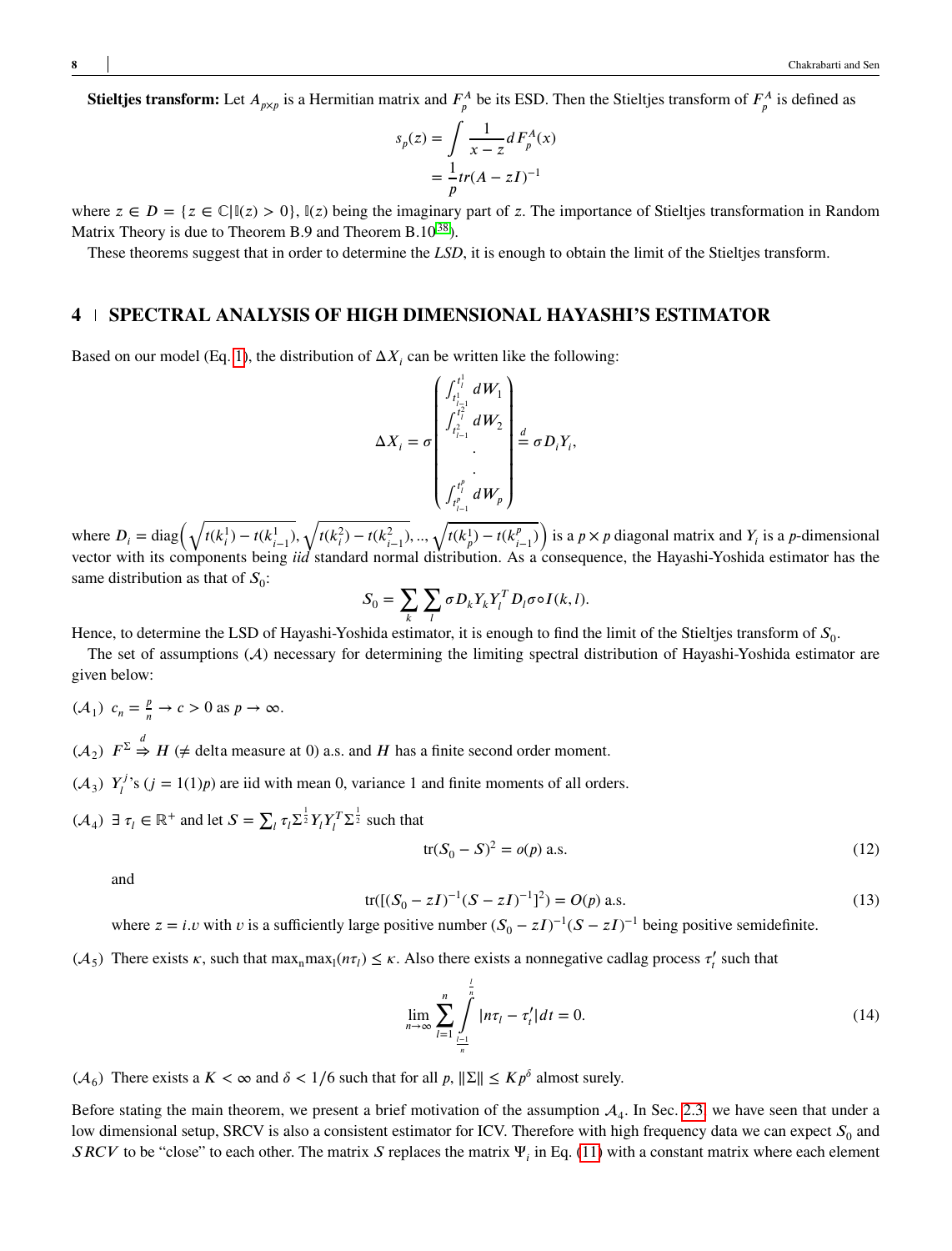of the matrix is  $\tau_i$ . Assumption  $A_4$  claims that under high-dimensional setup, even when both  $S_0$  and  $SRCV$  are inconsistent, upon choosing the  $\tau$ 's, *S* and  $S_0$  have a closeness in the sense expressed by Eq. [\(12\)](#page-7-1) & Eq. [\(13\)](#page-7-2). Now we state our main theorem.

<span id="page-8-1"></span><span id="page-8-0"></span>**Theorem 2.** Under the assumptions  $(A)$ , almost surely, ESD of  $S_0$  converges in distribution to a probability distribution with Stieltjes transform

$$
s(z) = -\frac{1}{z} \int \frac{1}{1 - \frac{\lambda}{z} \int_0^1 \frac{\tau'_t}{1 + c \tau'_t \tilde{s}(z)} dt} dH(\lambda),\tag{15}
$$

where  $\tilde{s}(z)$  can be solved by the equation:

<span id="page-8-2"></span>
$$
\tilde{s}(z) = -\frac{1}{z} \int\limits_{\lambda} \frac{\lambda}{1 - \frac{\lambda}{z} \int_0^1 \frac{\tau'_t}{1 + c \tau'_t \tilde{s}(z)} dt} dH(\lambda). \tag{16}
$$

This theorem establishes the Limiting spectral distribution of Hayashi-Yoshida estimator by determining its spectral distribution through the limiting spectral distribution of Σ. In other words the theorem establishes the link between the limiting spectral distributions of Σ and Hayashi-Yoshida estimator through its Stieltjes transform. See Appendix for the lemmas that would lead to the theorem.

Now we are ready to prove Theorem [2.](#page-8-0)

*Proof.* Define

$$
S^* = \sum_{l=1}^n \frac{\tau_l}{1 + \tau_l a_l},
$$

where  $a_l = Y_l' \Sigma^{\frac{1}{2}} (S_l - zI)^{-1} \Sigma^{\frac{1}{2}} Y_l$  and  $S_l = \sum_{j \neq l} \Sigma^{\frac{1}{2}} Y_j Y_j' \Sigma^{\frac{1}{2}}$ . We denote the Stieltjes transform of  $F^S$  by  $s_n$ ,

$$
s_n := s_n(z) = \frac{tr((S - zI)^{-1})}{p}.
$$

Similarly, Stieltjes transform of  $F^{S_0}$  and Stieltjes transform of  $F^{S^*}$  are denoted by  $s_n^0$  and  $s_n^*$  respectively.

In order to show the convergence of  $s_n(z)$  it is enough to show for all  $z = iv$  with  $v > 0$  sufficiently large and the condition, in Lemma 8, is satisfied.

We will start by showing that  $s_n^0$  and  $s_n^*$  converge to the same limit.

$$
s_n^* - s_n^0 = \frac{1}{p} tr[(S^* - zI)^{-1} - (S_0 - zI)^{-1}]
$$
  
\n
$$
= \frac{1}{p} tr[(S^* - zI)^{-1} (S - S^*)(S - zI)^{-1}] + \frac{1}{p} tr[(S - zI)^{-1} (S_0 - S)(S_0 - zI)^{-1}]
$$
  
\n
$$
tr[(S^* - zI)^{-1} (S - S^*)(S - zI)^{-1}]
$$
  
\n
$$
= tr[(\sum_{l=1}^n \frac{\tau_l}{1 + \tau_l a_l} - zI)^{-1} [\sum_{l=1}^n \tau_l \sum_{l=1}^{\frac{1}{2}} Y_l Y_l' \sum_{l=1}^{\frac{1}{2}} - \sum_{l=1}^n \frac{\tau_l}{1 + \tau_l a_l} [(S - zI)^{-1}]
$$
  
\n
$$
= tr[(\sum_{l=1}^n \frac{\tau_l}{1 + \tau_l a_l} - zI)^{-1} [\sum_{l=1}^n \tau_l \sum_{l=1}^{\frac{1}{2}} Y_l Y_l' \sum_{l=1}^{\frac{1}{2}} \frac{(S_l - zI)^{-1}}{1 + \tau_l a_l}]
$$
  
\n
$$
- tr[(\sum_{l=1}^n \frac{\tau_l}{1 + \tau_l a_l} - zI)^{-1} [\sum_{l=1}^n \frac{\tau_l}{1 + \tau_l a_l} [(S - zI)^{-1}]
$$
  
\n
$$
= \sum_{l=1}^n \frac{\tau_l}{1 + \tau_l a_l} (Y_l' \sum_{l=1}^{\frac{1}{2}} (S_l - zI)^{-1} (\sum_{l=1}^n \frac{\tau_l}{1 + \tau_l a_l} - zI)^{-1} \sum_{l=1}^{\frac{1}{2}} Y_l
$$
  
\n
$$
- tr[\sum_{l=1}^{\frac{1}{2}} (S - zI)^{-1} (\sum_{l=1}^n \frac{\tau_l}{1 + \tau_l a_l} - zI)^{-1} \sum_{l=1}^{\frac{1}{2}} ])
$$
  
\n
$$
tr[(S - zI)^{-1} (S_0 - S)(S_0 - zI)^{-1}] \leq \sqrt{tr(S_0 - S)^2 \times tr([(S - zI)^{-1}(S_0 - zI)^{-1}]^2)}
$$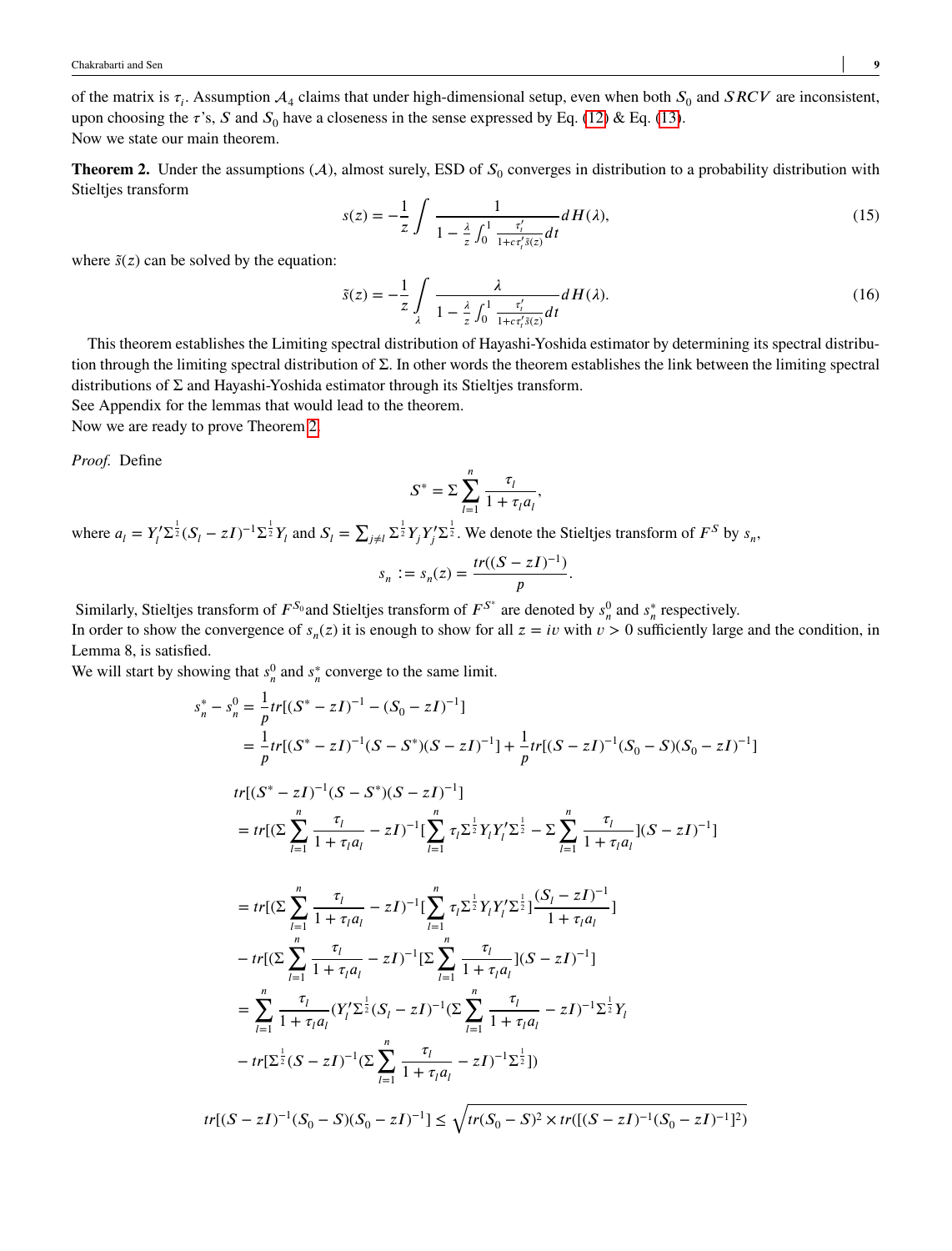According to our assumption,  $A_6$ ,  $\sum_{l_1}^{n_2} A_l$  $\frac{n}{l=1}$   $\frac{\tau_i}{1+\tau}$  $\frac{\tau_l}{1+\tau_l a_l} \leq n \max(\tau_l) \leq \kappa.$ It is enough to show that

$$
\Xi = \frac{1}{p} \max_{I} (Y_{I}^{\prime} \Sigma^{\frac{1}{2}} (S_{I} - zI)^{-1} (\Sigma \sum_{l=1}^{n} \frac{\tau_{l}}{1 + \tau_{l} a_{l}} - zI)^{-1} \Sigma^{\frac{1}{2}} Y_{l}
$$

$$
- tr[\Sigma^{\frac{1}{2}} (S - zI)^{-1} (\Sigma \sum_{l=1}^{n} \frac{\tau_{l}}{1 + \tau_{l} a_{l}} - zI)^{-1} \Sigma^{\frac{1}{2}}]) \to 0 \text{ a.s.}
$$

We write  $\Xi = I + II + III + IV$  where

$$
I = \frac{1}{p} \max_{I} (Y_{I}^{\prime} \Sigma^{\frac{1}{2}} (S_{I} - zI)^{-1} (\Sigma \sum_{l=1}^{n} \frac{\tau_{l}}{1 + \tau_{l} a_{l}} - zI)^{-1} \Sigma^{\frac{1}{2}} Y_{l}
$$

$$
-Y_{I}^{\prime} \Sigma^{\frac{1}{2}} (S_{I} - zI)^{-1} (\Sigma \sum_{j \neq l} \frac{\tau_{j}}{1 + \tau_{j} b_{j}^{l}} - zI)^{-1} \Sigma^{\frac{1}{2}} Y_{l})
$$

$$
II = \frac{1}{p} \max_{1} (Y_{l}' \Sigma^{\frac{1}{2}} (S_{l} - zI)^{-1} (\Sigma \sum_{j \neq l} \frac{\tau_{j}}{1 + \tau_{j} b_{j}^{l}} - zI)^{-1} \Sigma^{\frac{1}{2}} Y_{l}
$$

$$
- tr[\Sigma^{\frac{1}{2}} (S_{l} - zI)^{-1} (\Sigma \sum_{j \neq l} \frac{\tau_{j}}{1 + \tau_{j} b_{j}^{l}} - zI)^{-1} \Sigma^{\frac{1}{2}}])
$$

$$
III = \frac{1}{p} \max_{1} \left( tr[\Sigma^{\frac{1}{2}}(S_{l} - zI)^{-1} (\Sigma \sum_{j \neq l} \frac{\tau_{j}}{1 + \tau_{j} b_{j}^{l}} - zI)^{-1} \Sigma^{\frac{1}{2}} \right)
$$

$$
- tr[\Sigma^{\frac{1}{2}}(S_{l} - zI)^{-1} (\Sigma \sum_{l=1}^{n} \frac{\tau_{l}}{1 + \tau_{l} a_{l}} - zI)^{-1} \Sigma^{\frac{1}{2}}])
$$

$$
IV = \frac{1}{p} \max_{1} \left( tr[\Sigma^{\frac{1}{2}}(S_{l} - zI)^{-1} (\Sigma \sum_{l=1}^{n} \frac{\tau_{l}}{1 + \tau_{l} a_{l}} - zI)^{-1} \Sigma^{\frac{1}{2}} \right)
$$

$$
- tr[\Sigma^{\frac{1}{2}}(S - zI)^{-1} (\Sigma \sum_{l=1}^{n} \frac{\tau_{l}}{1 + \tau_{l} a_{l}} - zI)^{-1} \Sigma^{\frac{1}{2}}])
$$

where  $b_j^l = Y_j' \Sigma^{\frac{1}{2}} (S_{j,l} - zI)^{-1} \Sigma^{\frac{1}{2}} Y_j$  with  $S_{j,l} = \sum_{i \neq j,l} \Sigma^{\frac{1}{2}} Y_i Y_i' \Sigma^{\frac{1}{2}}$ . It is sufficient to show that I, II, III,  $IV \rightarrow 0$  a.s.

Convergence of I and II are followed by Lemma [10](#page-21-0) and Lemma [11.](#page-23-0) Convergence of III and IV can be proved similarly. Now due to Assumption 5, we have

$$
\frac{1}{p}tr(\sum_{l=1}^n\frac{\tau_l}{1+\tau_l a_l}\Sigma-zI)^{-1}\to-\frac{1}{z}\int\frac{1}{1-\frac{\lambda}{z}\int_0^1\frac{\tau_l'}{1+c\tau_l's(z)}dt}dH(\lambda).
$$

As

<span id="page-9-0"></span>we get

$$
\frac{1}{p}tr(\sum_{l=1}^{n} \frac{\tau_l}{1 + \tau_l a_l} \Sigma - zI)^{-1} - \frac{1}{p}tr(S - zI)^{-1} \to 0,
$$

$$
s(z) = -\frac{1}{z} \int \frac{1}{1 - \frac{\lambda}{z} \int_0^1 \frac{\tau'_t}{1 + c \tau'_t \tilde{s}(z)} dt} dH(\lambda).
$$
 (17)

The fact that  $\int_0^1$  $\mathbf{0}$  $\frac{\tau'_i}{1 + c \tau'_i \tilde{s}(z)} dt \neq 0$  and  $Real(\int_0^1$  $\mathbf{0}$  $\frac{\tau'_t}{1 + c\tilde{s}(z)} dt$   $\geq 0$  implies  $|s(z)| < \frac{1}{|z|}$  $\frac{1}{|z|}$  and therefore  $1 + zs(z) \neq 0$ . So from Lemma 5, it is clear that  $\tilde{s}(z) \neq 0$ .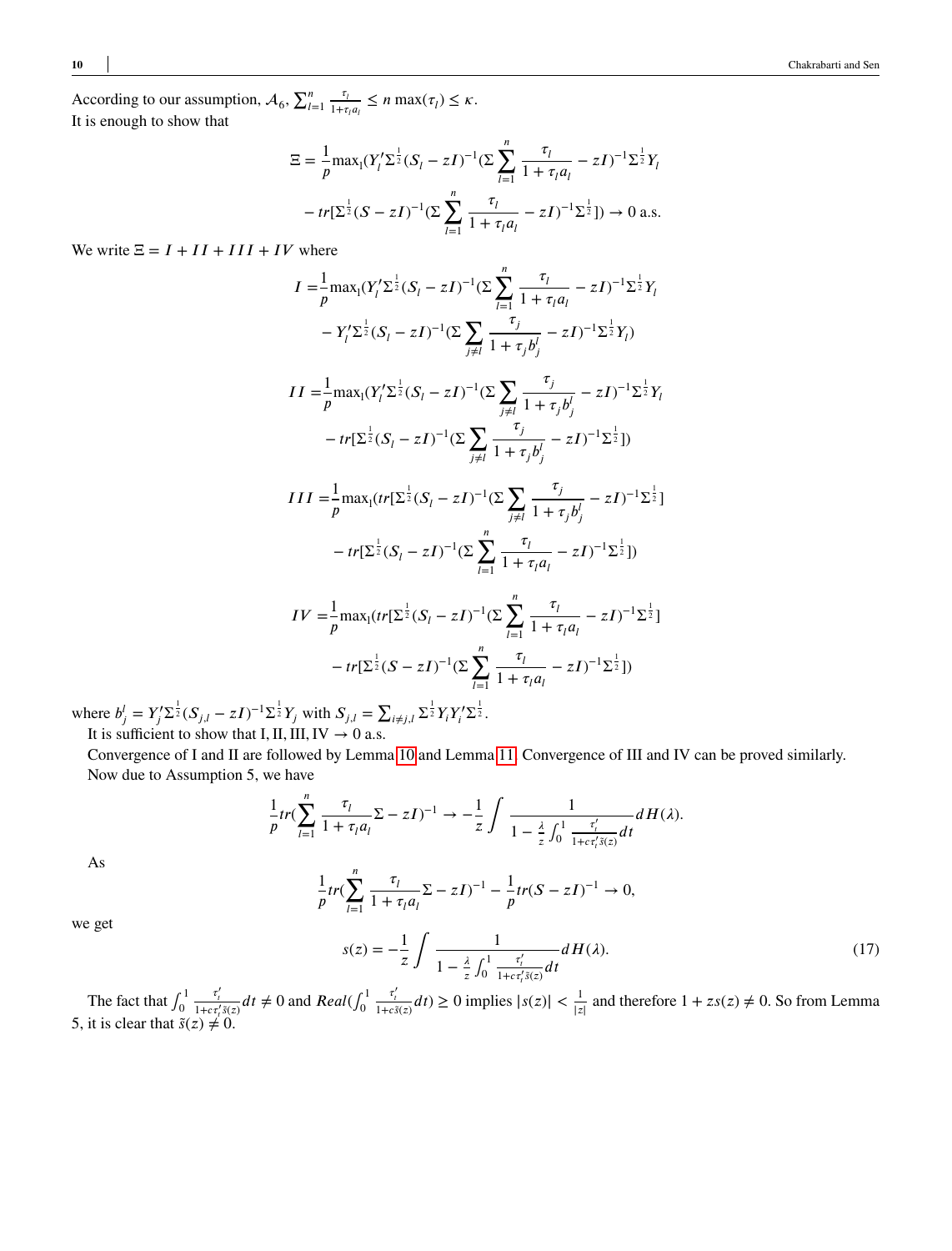Now

$$
\int_{0}^{1} \frac{\tau'_{t}}{1 + c\tilde{s}(z)\tau'_{t}} dt = \frac{1}{c\tilde{s}(z)} (1 - \int_{0}^{1} \frac{1}{1 + c\tilde{s}(z)\tau'_{t}} dt)
$$

$$
= \frac{1}{c\tilde{s}(z)} (1 - (1 - c(1 + zs(z))))
$$

$$
= \frac{1 + zs(z)}{\tilde{s}(z)}
$$

Also, equation [17](#page-9-0) implies

$$
1 + zs(z) = -\frac{1}{z} \int_{0}^{1} \frac{\tau'_{t}}{1 + c\tau'_{t}\tilde{s}(z)} dt \int_{\lambda} \frac{\lambda}{1 - \frac{\lambda}{z} \int_{0}^{1} \frac{\tau'_{t}}{1 + c\tau'_{t}\tilde{s}(z)} dt} dH(\lambda)
$$
  
\n
$$
\Rightarrow \int_{0}^{1} \frac{\tau'_{t}}{1 + c\tilde{s}(z)\tau'_{t}} dt = -\frac{1}{z\tilde{s}(z)} \int_{0}^{1} \frac{\tau'_{t}}{1 + c\tau'_{t}\tilde{s}(z)} dt \int_{\lambda} \frac{\lambda}{1 - \frac{\lambda}{z} \int_{0}^{1} \frac{\tau'_{t}}{1 + c\tau'_{t}\tilde{s}(z)} dt} dH(\lambda)
$$
  
\n
$$
\Rightarrow \tilde{s}(z) = -\frac{1}{z} \int_{\lambda} \frac{\lambda}{1 - \frac{\lambda}{z} \int_{0}^{1} \frac{\tau'_{t}}{1 + c\tau'_{t}\tilde{s}(z)} dt} dH(\lambda)
$$

Due to Lemma 6 and Lemma 7,  $-\frac{1}{5}$ *𝑧* ∑*<sup>𝑛</sup>*  $\frac{n}{l=1}$   $\frac{\tau_l}{1+a}$  $\frac{\tau_i}{1+a_i\tau_i} \in Q_1$  and  $\frac{1}{p}tr(S-zI)^{-1} \in Q_1$ . Same will be true for their limits. Now to show that  $s(z)$  is not unique it is enough to show that if there are two solutions  $s_1(z)$  and  $s_2(z)$  (and therefore  $\tilde{s}_1(z)$ ,  $\tilde{s}_2(z)$ ) then  $s_1 = s_2$ . If possible let there are two limiting spectral distributions  $s_1$  and  $s_2$  such that  $s_1 \neq s_2$ . To show the contradiction, it is enough to show  $\tilde{s}_1(z) = \tilde{s}_2(z)$ .

Note that,

$$
\int_{0}^{1} \frac{\tau'_{t}}{1 + c\tau'_{t}\tilde{s}_{1}(z)}dt - \int_{0}^{1} \frac{\tau'_{t}}{1 + c\tau'_{t}\tilde{s}_{2}(z)}dt = \int_{0}^{1} \frac{c(\tau'_{t})^{2}(\tilde{s}_{2}(z) - \tilde{s}_{1}(z))}{(1 + c\tau'_{t}\tilde{s}_{1}(z))(1 + c\tau'_{t}\tilde{s}_{2}(z))}dt
$$

But,

<span id="page-10-0"></span>
$$
\tilde{s}_1(z) - \tilde{s}_2(z) = -\frac{1}{z} \int_{\lambda \in \mathbb{R}} \left[ \frac{\lambda}{1 - \frac{\lambda}{z} \int_0^1 \frac{\tau'_i}{1 + c \tau'_i \tilde{s}_1(z)} dt} - \frac{\lambda}{1 - \frac{\lambda}{z} \int_0^1 \frac{\tau'_i}{1 + c \tau'_i \tilde{s}_2(z)} dt} \right] dH(\lambda)
$$

On simplification, this gives

$$
1 = \frac{c}{z^2} \int_0^1 \frac{(\tau'_t)^2}{\left(1 + c\tau'_t \tilde{s}_1(z)\right)\left(1 + c\tau'_t \tilde{s}_2(z)\right)} dt \times \int_0^1 \frac{\lambda^2}{\left(1 - \frac{\lambda}{z} \int_0^1 \frac{\tau'_t}{1 + c\tau'_t \tilde{s}_1(z)} dt\right)\left(1 - \frac{\lambda}{z} \int_0^1 \frac{\tau'_t}{1 + c\tau'_t \tilde{s}_2(z)} dt\right)} dH(\lambda)
$$
(18)

As 
$$
\tilde{s}_1, \tilde{s}_2 \in Q_1
$$
,

$$
\left|\int_{0}^{1} \frac{(\tau'_t)^2}{\left(1 + c\tau'_t \tilde{s}_1(z)\right)\left(1 + c\tau'_t \tilde{s}_2(z)\right)} dt\right| \leq \int_{0}^{1} (\tau'_t)^2 dt < \infty.
$$

And  $-\frac{1}{7}$  $\frac{1}{z}$   $\int_0^1$  $\boldsymbol{0}$  $\frac{\tau'_i}{1 + c \tau'_i \tilde{s}_i(z)} dt$ ,  $i = 1, 2$  implies

$$
\left|\int_{0}^{1} \frac{\lambda^{2}}{\left(1-\frac{\lambda}{z}\int_{0}^{1}\frac{\tau'_{i}}{1+ct'_{i}\bar{s}_{1}(z)}dt\right)(1-\frac{\lambda}{z}\int_{0}^{1}\frac{\tau'_{i}}{1+ct'_{i}\bar{s}_{2}(z)}dt\right)}dH(\lambda)\right| \leq \int \lambda^{2}dH(\lambda) < \infty.
$$

So for  $z = iv$ , with *v* sufficiently large, Eq. [\(18\)](#page-10-0) can not be true. So  $s(z)$  is unique.

The above theorem is true for time-varying instantaneous covolatility process with a little stronger set assumptions. Following[27](#page-19-10), we can assume that time varying covolatility process can be decomposed in two parts: a time varying *cadlag* process and a symmetric matrix that is not varying with time. Formally,  $\sigma_t = \gamma_t \tilde{\Sigma}^{\frac{1}{2}}$  where  $\tilde{\Sigma}^{\frac{1}{2}}$  does not depend on time and as mentioned  $\gamma_t$ 

 $\Box$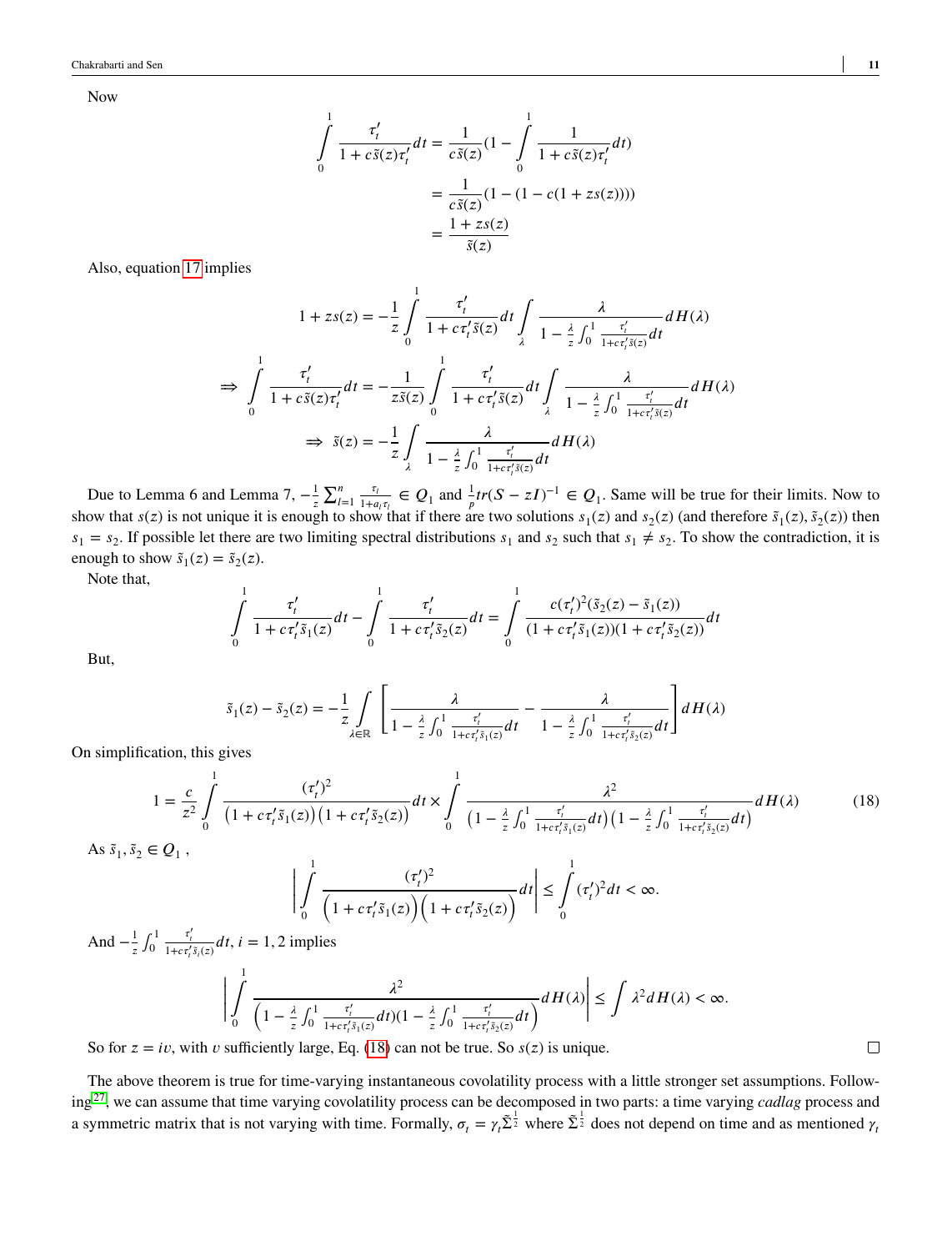is a time-varying cadlag process.

If we assume this, then  $\Delta X_i$  has the same distribution as the following-

$$
\Delta X_{l} = \tilde{\Sigma}^{\frac{1}{2}}\begin{pmatrix} \int_{t_{l-1}^{1}}^{t_{l}^{1}} \gamma_{s} dW_{1} \\ \int_{t_{l-1}^{2}}^{t_{l}^{2}} \gamma_{s} dW_{2} \\ \cdot \\ \cdot \\ \cdot \\ \int_{t_{l-1}^{p}}^{t_{l}^{p}} \gamma_{s} dW_{p} \end{pmatrix} \stackrel{d}{=} (\tilde{\Sigma}^{\frac{1}{2}} \circ A) D_{l} Y_{l},
$$

where  $Y_l^p$  $I^{r,p}_{l} = (Y_l^{j})$ <sup>*rj*</sup>)<sub>1≤*j*≤*p*</sub>; *Y*<sub>*i*</sub><sup>*j*</sup>  $\frac{f}{l}$  's are iid normal with mean 0 and variance 1 for  $p = 1, 2, ...$  and  $1 \le l \le n$  and  $A = (a_{ij})$  when  $a_{ij} = \int_{t_{i-1}^i \vee t_{i-1}^j}^{t_i^i \wedge t_{i-1}^j} \gamma_s^2 I((t_{i-1}^i, t_i^i) \cap I(t_{i-1}^j, t_i^j)) ds$ , and  $D_l = diag(\sqrt{f_{t_{l-1}^1}^{t_l^1} \gamma_s^2 ds}, \sqrt{f_{t_{l-1}^2}^{t_l^2} \gamma_s^2 ds}, ..., \sqrt{f_{t_{l-1}^p}^{t_l^p} \gamma_s^2 ds}).$  $($ <sup>-1</sup> Therefore we are interested in the spectral distribution of

$$
S_0 = \sum_{k} \sum_{l} \{ (\Sigma^{\frac{1}{2}} \circ A) D_k x_k x_l^T D_l (\Sigma^{\frac{1}{2}} \circ A) \circ I(k, l) \}
$$

as both  $S_0$  and  $\Sigma_p^{HY}$  have the same LSD.

Suppose now we denote the Limiting spectral distribution of  $\tilde{\Sigma}$  as *H*. Then along with other assumptions of A we need the following additional assumptions

 $(\mathcal{A}_7)$   $\sigma_t = \gamma_t \tilde{\Sigma}^{\frac{1}{2}}$  where  $\tilde{\Sigma}^{\frac{1}{2}}$  does not depend on time and  $\gamma_t$  is a time-varying cadlag process.  $(A_8)$   $\int_{t'_{i-1}}^{t'_i} \gamma_s^2 ds$  are independent of  $Y_i$ . *𝑙*−1

Then the result holds for time-varying covolatility process. How these conditions impose constraints on the time-varying covolatility or more specifically the cadlag process is a separate but interesting question to study. We write the theorem below

**Theorem 3.** Under the assumptions  $(A_1 - A_8)$ , almost surely, ESD of  $S_0$  converges in distribution to a probability distribution with Stieltjes transform given by equations [\(15\)](#page-8-1)-[\(16\)](#page-8-2).

## **5 SPECTRAL ANALYSIS OF HAYASHI'S ESTIMATOR WHEN**  $P/N \rightarrow 0$

Due to the fact that Hayashi's estimator is unbiased we will be concerned about the following matrix (let us call  $\tilde{S}$ ),

$$
\tilde{S} = \sqrt{\frac{n}{p}} (\frac{S_0}{n} - \frac{\Sigma_p}{n}).
$$

Like the previous chapter here also we have to take some assumptions, we will call it **B**.

 $(B1)$ :  $\lim_{n \to \infty} \frac{p}{n} \to 0$  as  $p \to \infty$  and  $n \to \infty$ .

- $(2, 2)$ :  $Z'_{ij}$ s  $(1 \le i \le p, 1 \le j \le n)$  are iid Gaussian random variables with  $E(Z_{ij}) = 0, E|Z_{ij}|^2 = 1$ .
- (B3) :  $F^{\Sigma_p} \stackrel{L}{\rightarrow} F^H(\neq \delta_{\{0\}})$  as  $p \to \infty$  where  $F^H$  is a distribution function.
- $(B4)$ : Define,  $\bar{S} = \sqrt{\frac{n}{s}}$  $\frac{n}{p}(\frac{S}{n})$  $\frac{S}{n} - \frac{\Sigma_p}{n}$  $\sum_{n=0}^{\infty}$  Then  $\bar{S} - \tilde{S}$ ,  $(\tilde{S} - zI)^{-1}$  and  $(\bar{S} - zI)^{-1}$  are positive definite,  $tr(S_0 - S) = O(p)$ ,  $tr(\bar{S} - zI)^{-1} =$  $O(1)$ ,  $tr(\tilde{S} - zI)^{-1} = O(1)$  and  $(1 - n \sum_{l=1}^{n} \tau_l)tr(\Sigma) = O(p)$ .
- (B5) :  $||diag(\tau_1, \tau_2, ..., \tau_n)||$  is bounded above.

$$
(B6) : \frac{1}{n} \left( \sum_{l=1}^{n} \tau_l \right) \to \tau > 0 \text{ and } \frac{1}{n} \left( \sum_{l=1}^{n} \tau_l^2 \right) \to \bar{\tau} > 0 \text{ as } n \to \infty
$$

Now we are ready to state the main theorem.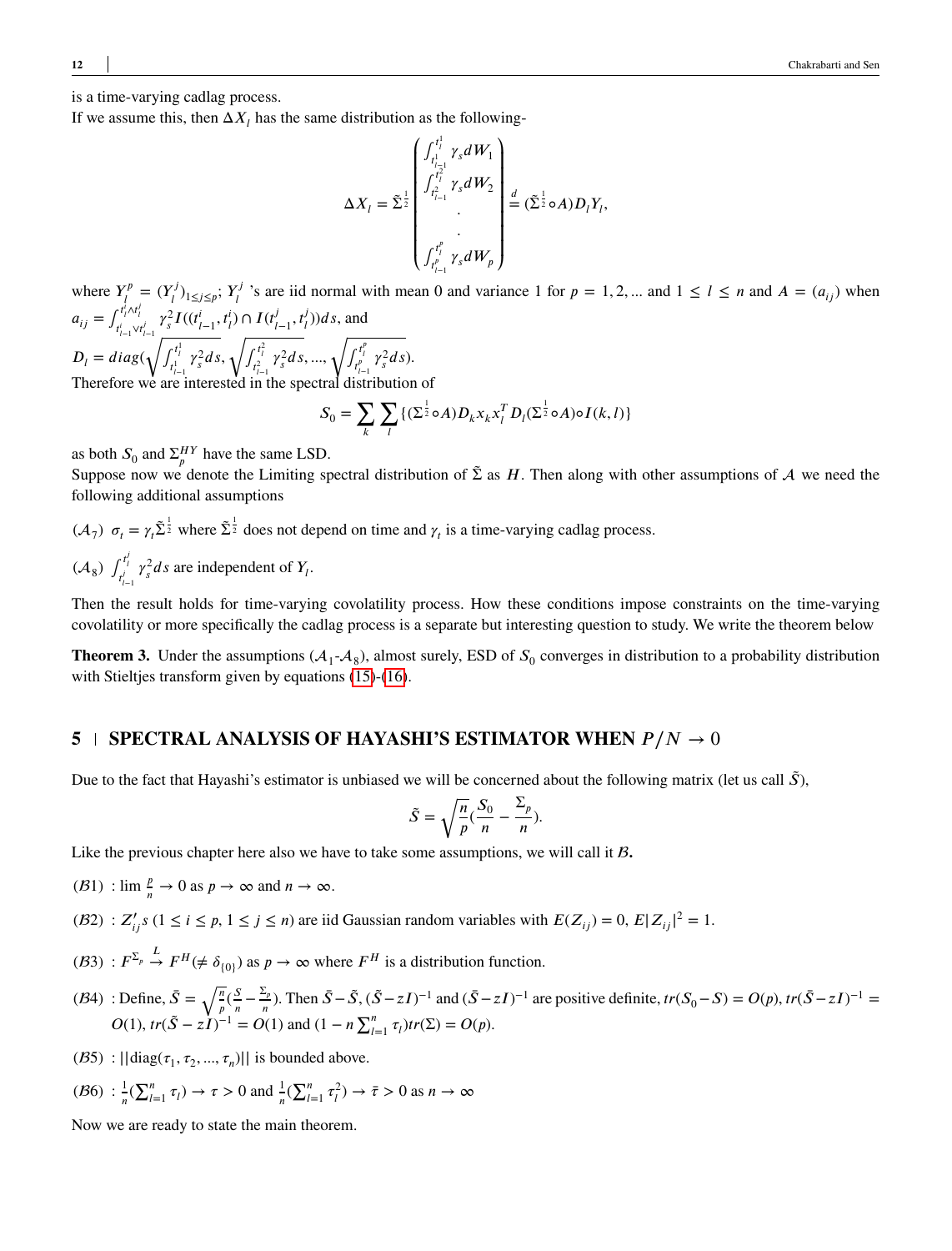<span id="page-12-0"></span>**Theorem 4.** If the above assumptions (*B*) are true then the empirical spectral distribution of  $\sqrt{\frac{n}{p}}$  ( $\frac{1}{n}$  $\frac{1}{n}S_0 - \frac{1}{n}$  $\frac{1}{n}\sum_{p}$  almost surely converges weakly to a nonrandom distribution *F* as  $n \to \infty$ , whose Stieltjes transform  $s(z)$  is determined by the following system of equations:  $\epsilon$ 

$$
\begin{cases}\ns(z) = -\int \frac{dH(\lambda)}{z + \bar{\tau}\lambda \beta(z)} \\
\beta(z) = -\int \frac{\lambda dH(\lambda)}{z + \bar{\tau}\lambda \beta(z)}\n\end{cases}
$$

for any  $z \in \mathbb{C}_+$ .

Proof of this theorem will be in the similar path as in  $39$ . Before proving the theorem we will define some quantities and make some observations. Let  $\Sigma = U^* \Lambda U$  be the spectral decomposition of Σ. Now define,

$$
W = U \Sigma^{\frac{1}{2}} \{ \sum_{l} \tau_l^{\frac{1}{2}} Z_l e_l^* \}.
$$

Let  $w_k$  be the *k*th row of *W* and  $W_k$  be the matrix after deleting the *k*th row. Define,

$$
h_k = \sqrt{\frac{n}{p}} W_k w_k,
$$
  
\n
$$
M = \sqrt{\frac{n}{p}} (W W^* - (\sum_l \tau_l) \Lambda),
$$
  
\n
$$
M_k = \sqrt{\frac{n}{p}} (W_k W^* - (\sum_l \tau_l) \Lambda_k),
$$
  
\n
$$
\bar{M}_k = \sqrt{\frac{n}{p}} (W_k W_k^* - (\sum_l \tau_l) \Lambda_k),
$$
  
\n
$$
t_{kk} = \sqrt{\frac{n}{p}} (w_k w_k^* - (\sum_l \tau_l) \lambda_k),
$$

where  $\Lambda_k$  is the matrix obtained by deleting *k*th diagonal element of  $\Lambda$ .

Now we will make some remarks. Justifications of the remarks are given in the appendix.

Remark 1:  $M = \sum_{k=1}^{p} e_k (h_k + t_{kk} e_k)^*$  and  $M = M_k + e_k (h_k + t_{kk} e_k)^*$ . Remark 2:  $tr(I + z(M - zI)^{-1}) = \sum_{k=1}^{p}$  $[(h_k + t_{kk}e_k)^*(M_k - zI)^{-1}e_k]/[1 + (h_k + t_{kk}e_k)^*(M_k - zI)^{-1}e_k].$ Remark 3:  $(h_k + t_{kk}e_k)^*(M_k - zI)^{-1}e_k = h_k^*(\overline{M}_k - zI)^{-1}h_k - t_{kk}/z.$ Remark 4:  $E(h_k^*(\bar{M}_k - zI)^{-1}h_k - (\sum_{l=1}^n \tau_l^2)\lambda_k tr((\bar{M}_k - zI)^{-1}\Lambda_k)/np) = 0.$ 

Now we are ready to prove Theorem [4.](#page-12-0)

*Proof of Theorem [4.](#page-12-0)* Suppose the Stiletjes transform of  $\bar{S}_n$  is  $\bar{s}_n(z)$ . So  $\bar{s}_n(z) = \frac{1}{p} \text{tr}(\bar{S}_n - zI)^{-1}$ . Observe that,  $z^{-1}I + (\bar{S}_n - zI)^{-1} = z^{-1}\bar{S}_n(\bar{S}_n - zI)^{-1}$ . This implies the following:

<span id="page-12-1"></span>
$$
(\bar{S}_n - zI)^{-1} = z^{-1} \bar{S}_n (\bar{S}_n - zI)^{-1} - z^{-1}I
$$
  
\n
$$
\Rightarrow \bar{s}_n(z) = -z^{-1} + \frac{z^{-1}}{p} tr(\bar{S}_n (\bar{S}_n - zI)^{-1}).
$$
\n(19)

Notice that,

$$
\begin{aligned} \bar{s}_n(z) - \tilde{s}_n(z) &= \frac{1}{p} \left[ tr(\bar{S}_n - zI)^{-1} - tr(\tilde{S}_n - zI)^{-1} \right] \\ &= \frac{1}{p} tr[(\tilde{S}_n - \bar{S}_n)(\tilde{S}_n - zI)^{-1}(\bar{S}_n - zI)^{-1}] \\ &\le \frac{1}{p} tr(\tilde{S}_n - \bar{S}_n) tr(\tilde{S}_n - zI)^{-1} tr(\bar{S}_n - zI)^{-1} \end{aligned}
$$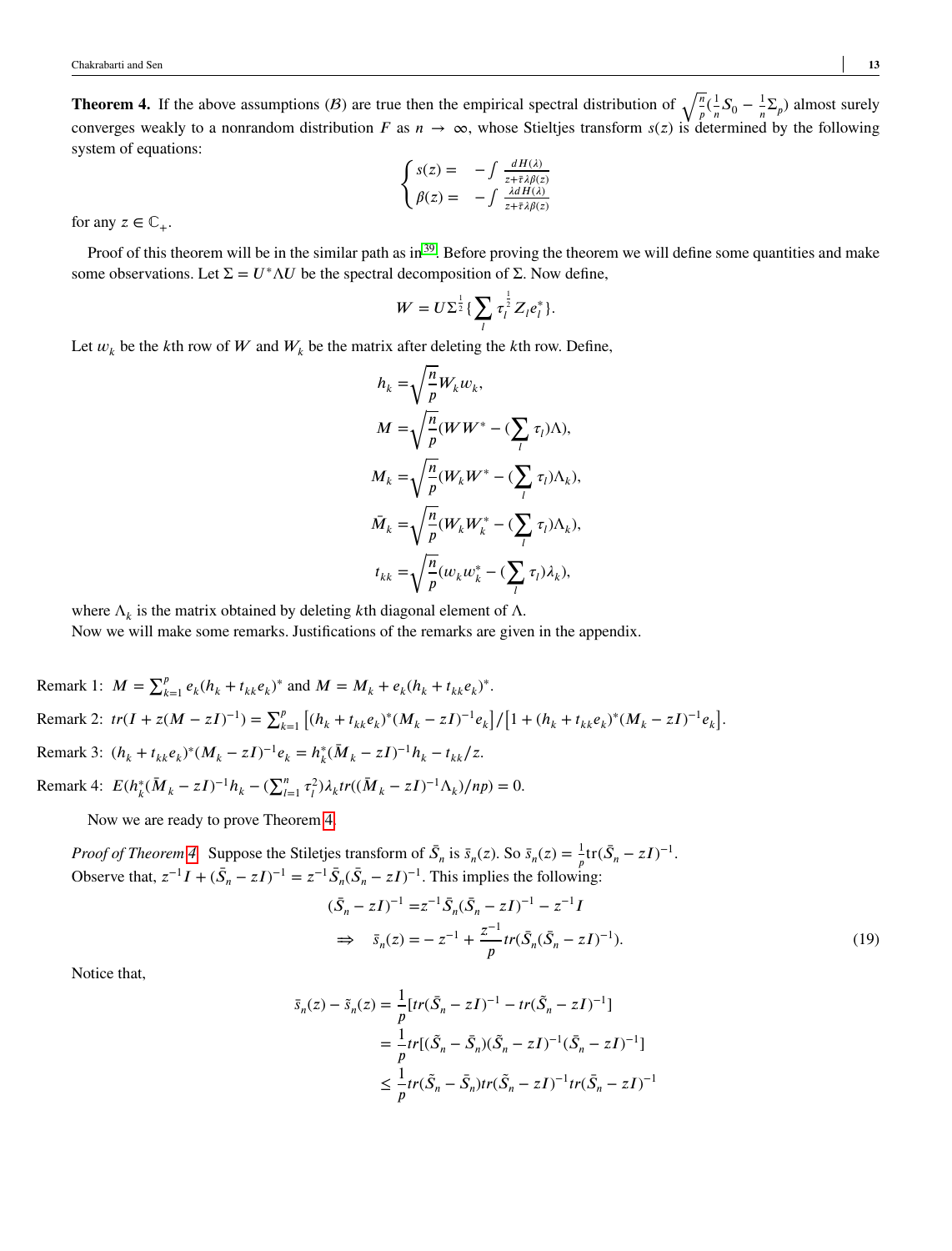Now,

$$
tr(\tilde{S}_n - \bar{S}_n) = tr \left[ \sqrt{\frac{n}{p}} \left\{ (S_0/n - S/n) - (\frac{1}{n} \Sigma - (\sum_{l=1}^n \tau_l) \Sigma) \right\} \right]
$$
  
=  $\sqrt{\frac{1}{np}} tr(S_0 - S) - \sqrt{\frac{1}{np}} \left[ 1 - n(\sum_{l=1}^n \tau_l) tr(\Sigma) \right]$   
=  $o(p)$  a.s.

The last line of the above derivation is a consequence of Assumption B4. Moreover as  $tr(\bar{S} - zI)^{-1} = O(1)$  and  $tr(\tilde{S} - zI)^{-1} = O(1)$  $O(1)$ , we have  $\bar{s}_n(z) - \tilde{s}_n(z) \to 0$ , a.s.

This means that we can derive valuable information about  $\tilde{s}_n(z)$  by studying the spectral distribution of  $\bar{S}_n(z)$ . Note that, according to our definitions

$$
tr(\bar{S}_n - zI)^{-1} = tr[\sqrt{\frac{n}{p}} (\Sigma^{\frac{1}{2}} \{ \sum_l \tau_l^{\frac{1}{2}} Y_l e_l^* \} ) (\Sigma^{\frac{1}{2}} \{ \sum_l \tau_l^{\frac{1}{2}} Y_l e_l^* \}^* - (\sum_l \tau_l) \Sigma)) - zI]^{-1}
$$
  
\n
$$
= tr[\sqrt{\frac{n}{p}} U^* (U \Sigma^{\frac{1}{2}} \{ \sum_l \tau_l^{\frac{1}{2}} Y_l e_l^* \} ) (\{ \sum_l \tau_l^{\frac{1}{2}} Y_l e_l^* \}^* \Sigma^{\frac{1}{2}} U^* U - (\sum_l \tau_l) U^* \Lambda U)) - zI]^{-1}
$$
  
\n
$$
= tr[\sqrt{\frac{n}{p}} (W W^* - (\sum_l \tau_l) \Lambda) - zI]^{-1}.
$$
\n(20)

Now from Eq. [\(19\)](#page-12-1) we have,

$$
\bar{s}_n(z) = -z^{-1} + \frac{z^{-1}}{p} tr(\sqrt{\frac{n}{p}} (WW^* - (\sum_l \tau_l) \Lambda) (\sqrt{\frac{n}{p}} ((WW^* - (\sum_l \tau_l) \Lambda) - zI)^{-1})
$$
\n
$$
= -z^{-1} + \frac{z^{-1}}{p} tr\{M(M - zI)^{-1}\}
$$
\n
$$
= -\frac{z^{-1}}{p} \sum_{k=1}^p \frac{1}{1 + (h_k + t_{kk}e_k)^*(M_k - zI)^{-1}e_k}
$$
\n
$$
= -\frac{1}{p} \sum_{k=1}^p \frac{1}{z - t_{kk} + \frac{n\lambda_k(\sum_l \tau_n^2)}{p} tr(\Lambda_k(\bar{M}_k - zI)^{-1}) + \epsilon_{1k}},
$$

Define  $\beta_n = \frac{1}{n}$  $\frac{1}{p}tr(\bar{S}_n - zI)^{-1}\Sigma$ , then similar derivation will lead to

<span id="page-13-1"></span><span id="page-13-0"></span>
$$
\beta_n(z) = -\frac{1}{p} \sum_{k=1}^p \frac{\lambda_k}{z + h_k^*(\bar{M}_k - zI)^{-1}h_k - t_{kk}}.
$$
\n(21)

But again,

$$
\beta_n(z) = \frac{1}{p} tr(\bar{S}_n - zI) \Sigma)^{-1}
$$
  
\n
$$
\Rightarrow \beta_n(z) = \frac{1}{p} tr(\bar{S}_n - zI) U^* \Lambda U)^{-1}
$$
  
\n
$$
\Rightarrow \beta_n(z) = \frac{1}{p} tr(M - zI)^{-1} \Lambda) \qquad \text{by Eq. (20)}
$$
  
\n
$$
\Rightarrow \lambda_k n(\sum_{l=1}^n \tau_l^2) \beta_n(z) = \lambda_k n(\sum_{l=1}^n \tau_l^2) \frac{1}{p} tr(\Lambda (M - zI)^{-1}).
$$

By Remark 4, we know that  $h_k^*(\overline{M}_k - zI)^{-1}h_k = n(\sum_{l=1}^n \tau_l^2)\lambda_k tr(\Lambda_k(\overline{M}_k - zI)^{-1})/p + \epsilon_{1k}$ . Define,  $\epsilon_{2k} = \lambda_k n(\sum_{l=1}^n \tau_l^2)E(\beta_n(z))$  $h_k^*(\bar{M}_k - zI)^{-1}h_k$ . Therefore from Eq. [\(21\)](#page-13-1),

$$
\begin{split} \beta_n(z) & = -\frac{1}{p} \sum_{k=1}^p \frac{\lambda_k}{z + \lambda_k n (\sum_{l=1}^n \tau_l^2) E(\beta_n(z))} + \\ & \big\{ -\frac{1}{p} \sum_{k=1}^p \frac{\lambda_k}{z + \lambda_k n (\sum_{l=1}^n \tau_l^2) E(\beta_n(z)) - t_{kk} - \epsilon_{2k}} + \frac{1}{p} \sum_{k=1}^p \frac{\lambda_k}{z + \lambda_k n (\sum_{l=1}^n \tau_l^2) E(\beta_n(z))} \big\}. \end{split}
$$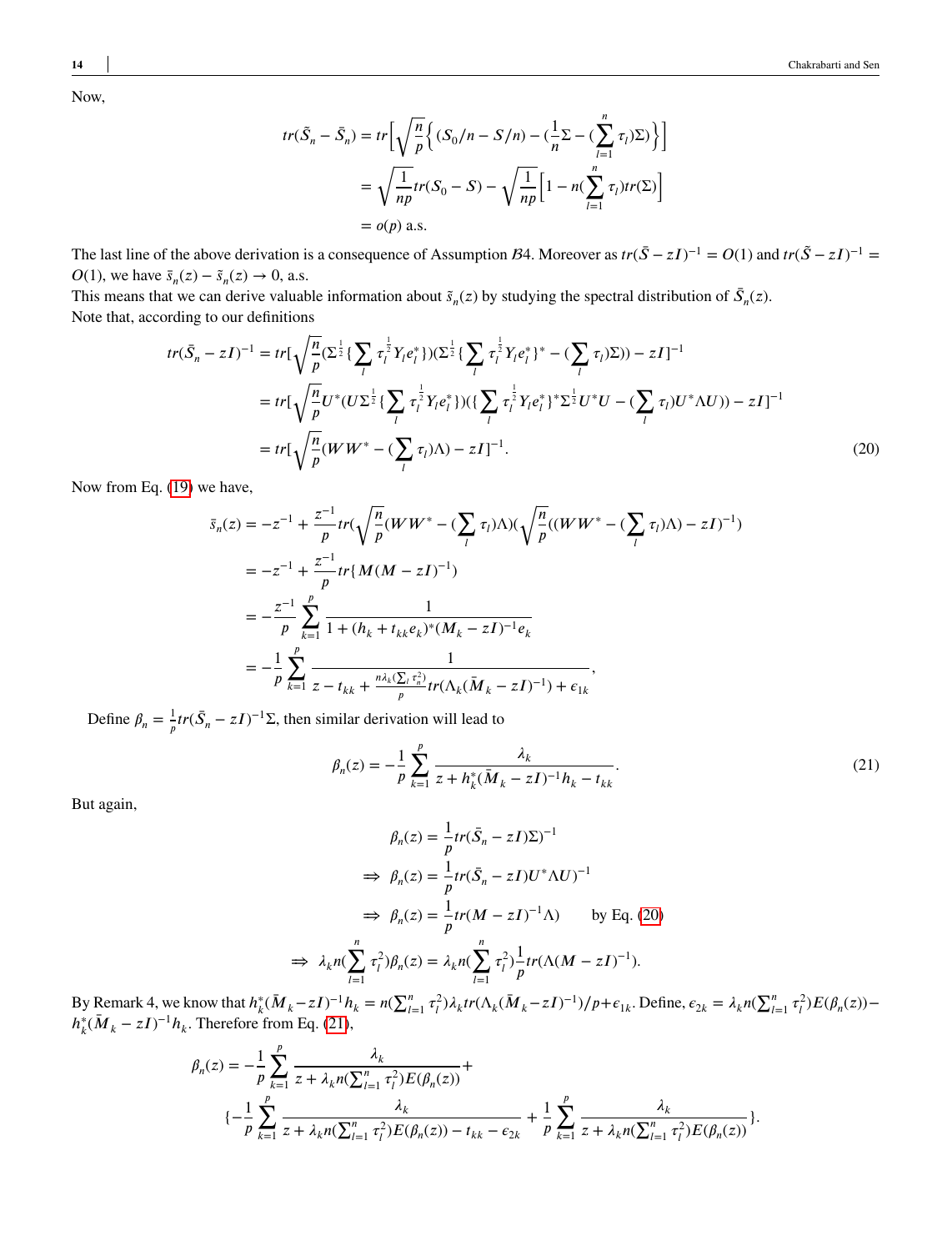Let us consider the second part of the right hand side. This equals

$$
\frac{1}{p} \sum_{k=1}^{p} \frac{-\lambda_{k}(t_{kk} + \epsilon_{2k})}{(z + \lambda_{k}n(\sum_{l=1}^{n} \tau_{l}^{2})E(\beta_{n}(z)))^{2}} + \frac{1}{p} \sum_{k=1}^{p} \frac{-\lambda_{k}(t_{kk} + \epsilon_{2k})}{(z + \lambda_{k}n(\sum_{l=1}^{n} \tau_{l}^{2})E(\beta_{n}(z)))(z + \lambda_{k}n(\sum_{l=1}^{n} \tau_{l}^{2})E(\beta_{n}(z)) - t_{kk} - \epsilon_{2k})} - \frac{1}{p} \sum_{k=1}^{p} \frac{-\lambda_{k}(t_{kk} + \epsilon_{2k})}{(z + \lambda_{k}n(\sum_{l=1}^{n} \tau_{l}^{2})E(\beta_{n}(z)))^{2}} = -\frac{1}{p} \sum_{k=1}^{p} \frac{\lambda_{k}(t_{kk} + \epsilon_{2k})}{(z + \lambda_{k}n(\sum_{l=1}^{n} \tau_{l}^{2})E(\beta_{n}(z)))^{2}} + \frac{1}{p} \sum_{k=1}^{p} \lambda_{k}(\epsilon_{2k} + t_{kk}) \frac{-(t_{kk} + \epsilon_{2k})}{(z + \lambda_{k}n(\sum_{l=1}^{n} \tau_{l}^{2})E(\beta_{n}(z)))^{2}(z + \lambda_{k}n(\sum_{l=1}^{n} \tau_{l}^{2})E(\beta_{n}(z))) - t_{kk} - \epsilon_{2k})} = \epsilon_{3k} + \epsilon_{4k}.
$$

We try to argue that  $|E(\epsilon_{2k})| \to 0$  as  $p \to \infty$ ,

$$
|E(\epsilon_{2k})| = |E(\lambda_k \frac{(\sum_{l=1}^n \tau_l^2)}{n} E(\beta_n(z)) - h_k^* \bar{M}_k(z)^{-1} h_k)|
$$
  
\n
$$
= |\lambda_k \frac{\sum_{l=1}^n \tau_l^2}{np} E\{tr((M(z)^{-1}\Lambda) - tr(\bar{M}_k(z)^{-1}(\Lambda - \lambda_k e_k e_k^*))\} - \epsilon_{1k}|
$$
  
\n
$$
= |\lambda_k \frac{\sum_{l=1}^n \tau_l^2}{np} E\{tr((M(z)^{-1} - \bar{M}_k(z)^{-1})\Lambda) - \frac{\lambda_k}{z})\} - \epsilon_{1k}|
$$
  
\n
$$
\leq \lambda_k \frac{\sum_{l=1}^n \tau_l^2}{np} |Etr((M(z)^{-1} - \bar{M}_k(z)^{-1})\Lambda)| + |\frac{\lambda_k^2(\sum_{l=1}^n \tau_l^2)}{znp}| + \lambda_k \frac{\sum_{l=1}^n \tau_l^2}{np} |\epsilon_{1k}|.
$$

It can be shown that the above expression is  $o(p)$  (see <sup>[39](#page-20-1)</sup>).

$$
E(|\epsilon_{2k} + t_{kk}|^2) = E|\epsilon_{2k} + t_{kk} - E(\epsilon_{2k})|^2 + |E(\epsilon_{2k})|^2
$$
  
\n
$$
= E|-h_k^* \bar{M}_k(z)^{-1}h_k + t_{kk} + (\sum_{l=1}^n \tau_l^2)\lambda_k tr E(\Lambda_k \bar{M}_k(z)^{-1})/np|^2 + |E(\epsilon_{2k})|^2
$$
  
\n
$$
= E|-h_k^* \bar{M}_k(z)^{-1}h_k + t_{kk} + (\sum_{l=1}^n \tau_l^2)\lambda_k tr E(\Lambda_k \bar{M}_k(z)^{-1})/np|^2
$$
  
\n
$$
+ E[(\sum_{l=1}^n \tau_l^2)\lambda_k tr E(\Lambda_k \bar{M}_k(z)^{-1})/np - (\sum_{l=1}^n \tau_l^2)\lambda_k tr(\Lambda_k \bar{M}_k(z)^{-1})/np|^2 + |E(\epsilon_{2k})|^2.
$$

It can be shown that all three terms is  $o(p)$ . We further observe that

$$
|z+\lambda_k\frac{(\sum_{l=1}^n\tau_l^2)}{n}E(\beta_n(z))|\ge Im(z+\lambda_k\frac{(\sum_{l=1}^n\tau_l^2)}{n}E(\beta_n(z)))\ge Im(z)=v>0
$$

and

$$
|z+\lambda_k \frac{(\sum_{l=1}^n \tau_l^2)}{n}E(\beta_n(z)) - t_{kk} - \epsilon_{2k}| \geq |z+h_k^* \bar{M}_k^{-1} h_k - t_{kk}| \geq v.
$$

This implies  $\epsilon_{3k} \rightarrow 0$  a.s.

With this we showed that

$$
E(\beta_n(z)) = -\frac{1}{p} \sum_{k=1}^p \frac{\lambda_k}{z + \lambda_k \frac{(\sum_{i=1}^n \tau_i^2)}{n} E(\beta_n(z))} + d_n,
$$

where  $d_n \to 0$  as  $n \to \infty$ .

If we replace  $(x_{1i},...,x_{pi})$  by  $(x'_{1i},...,x'_{pi})$  and call the resulting new  $\bar{s}_n$  by  $s'_n$  (similarly  $\beta_n$  by  $\beta'_n(z)$ ) then it is easy to show that

$$
|\bar{s}_n(z) - s'_n(z)| \le \frac{c_1}{p\upsilon}
$$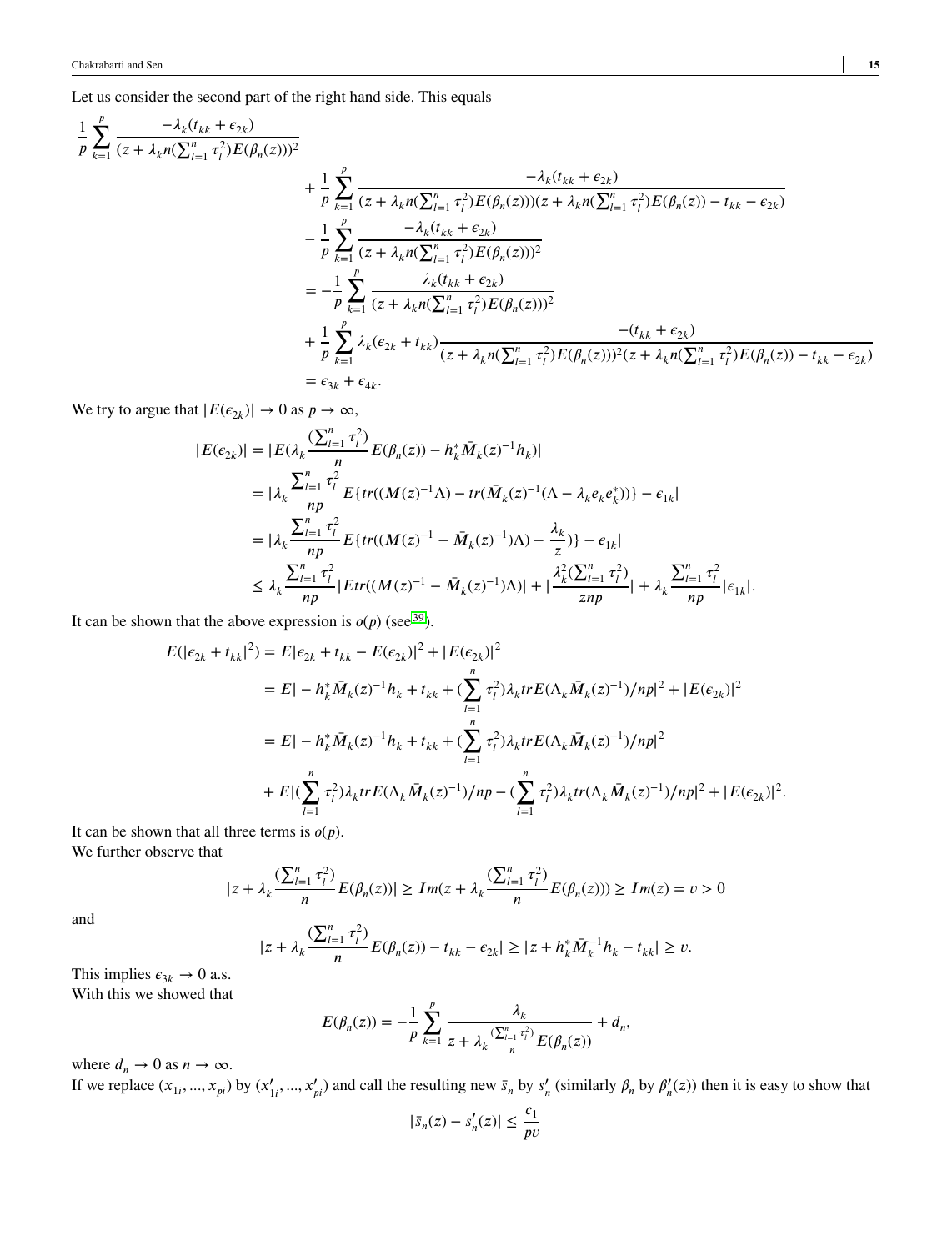and

Hence by Lemma 9,

and

**16** Chakrabarti and Sen

$$
|\bar{\beta}_n(z) - \beta'_n(z)| \le \frac{c_1}{pv}.
$$
  

$$
\sum_n P(|\bar{s}_n(z) - s'_n(z)| > \delta) < \infty
$$
  

$$
\sum_n P(|\bar{\beta}_n(z) - \beta'_n(z)| > \delta) < \infty.
$$

By Borel-Cantelli lemma,  $\bar{s}_n(z) - E(\bar{s}_n) \to 0$  a.s. and  $\beta_n(z) - E(\beta_n(z)) \to 0$  a.s. and thus we also have  $\tilde{s}_n(z) - E(\bar{s}_n) \to 0$ . Now as  $\max_k |\lambda_k| \le a_0$  and  $|z + \lambda_k n(\sum_{l=1}^n \tau_l^2) E(\beta_n(z))| \ge v$  is bounded,  $E(\beta_n(z))$  is bounded. So by dominated convergence theorem  $E(\beta_n(z))$  converges to  $\beta(z)$ . But as  $\beta_n(z) - E(\beta_n(z)) \to 0$  a.s., we have  $\beta_n(z) \to \beta(z)$  a.s. Similarly for  $s_n(z) \to s(z)$  a.s. So  $s_n(z)$ can be evaluated by the following two equations,

$$
s(z) = -\int \frac{dH^{\Sigma}(\lambda)}{z + n(\sum_{l} \tau_{l}^{2})\lambda E(\beta(z))}
$$

$$
\beta(z) = -\int \frac{\lambda dH^{\Sigma}(\lambda)}{z + n(\sum_{l} \tau_{l}^{2})\lambda E(\beta(z))}.
$$

## **6 DATA ANALYSIS**

## <span id="page-15-0"></span>**6.1 Simulated Data Analysis**

Although we are working with a high-dimensional set up, the computational complexity of the Hayashi's estimator is worth paying attention to. The fact that the time to compute the Hayashi's estimator is much greater compared to the Realized covariance estimator, restricts us to a moderate dimension and sample size in the simulation study. We simulated 30 stocks with each 500 observations where the spot volatility matrix is taken to be *𝐼*. The empirical cdf of Hayashi-Yoshida estimator and the cdf of integrated covariance matrix are shown in Fig. [4.](#page-16-0) The red line is obtained by generating data from the same underlying process on sufficiently fine synchronous grid and calculating the realized covariance for such data. It serves as the proxy of the spectrum of Integrated covariance matrix. One limitation of the simulation study is that we have taken same number of observations for each stock. This is of course not a practical assumption but as discussed in Sec[.2.2.1](#page-3-2) it corresponds to the refresh time sampling.

We create the nonsynchronous data using the following algorithm.

## **Algorithm**

- 1. Initialise  $p$  (the number of stocks),  $n_1, n_2, n_3, ..., n_p$  (the number of observations in each stock) and  $D$  (the interval [0,  $D$ ] represents a day).
- 2. Draw a sample of size  $n = \sum n_i$  from a uniform distribution on [0, *D*] where [0, *D*] represents a day. Denote it by  $T = \{t_1, ..., t_n\}$ . Assume  $t_0 = 0$ .
- 3. Generate *n* random vectors  $(\mathbf{x}_j, j = 1(1)n)$  from a *p*-dimensional distribution. Denote them by  $\mathbf{x}_j$ ,  $j = 1(1)n$ . Scale the  $\mathbf{x}_j$ 's appropriately to represent the increment in returns for the interval  $(t_j - t_{j-1})$ :  $\mathbf{x}_j = \mathbf{x}_j \sqrt{t_j - t_{j-1}}$ .

4. Define 
$$
y_k = \sum_{1}^{k} x_j
$$
  $\forall k \in \{1, 2, ..., n\}$ 

5. for  $i = 1(1)p$ 

From *T* take a random subset of size  $n_i$ . Denote it by  $T_i$ .

Data for *i*th stock is  $\{(x_{i,j}, t_j), j = 1(1)n_i\}$ 

Update  $T = T - T_i$  i.e. removing the time points chose for  $T_i$  from  $T$ .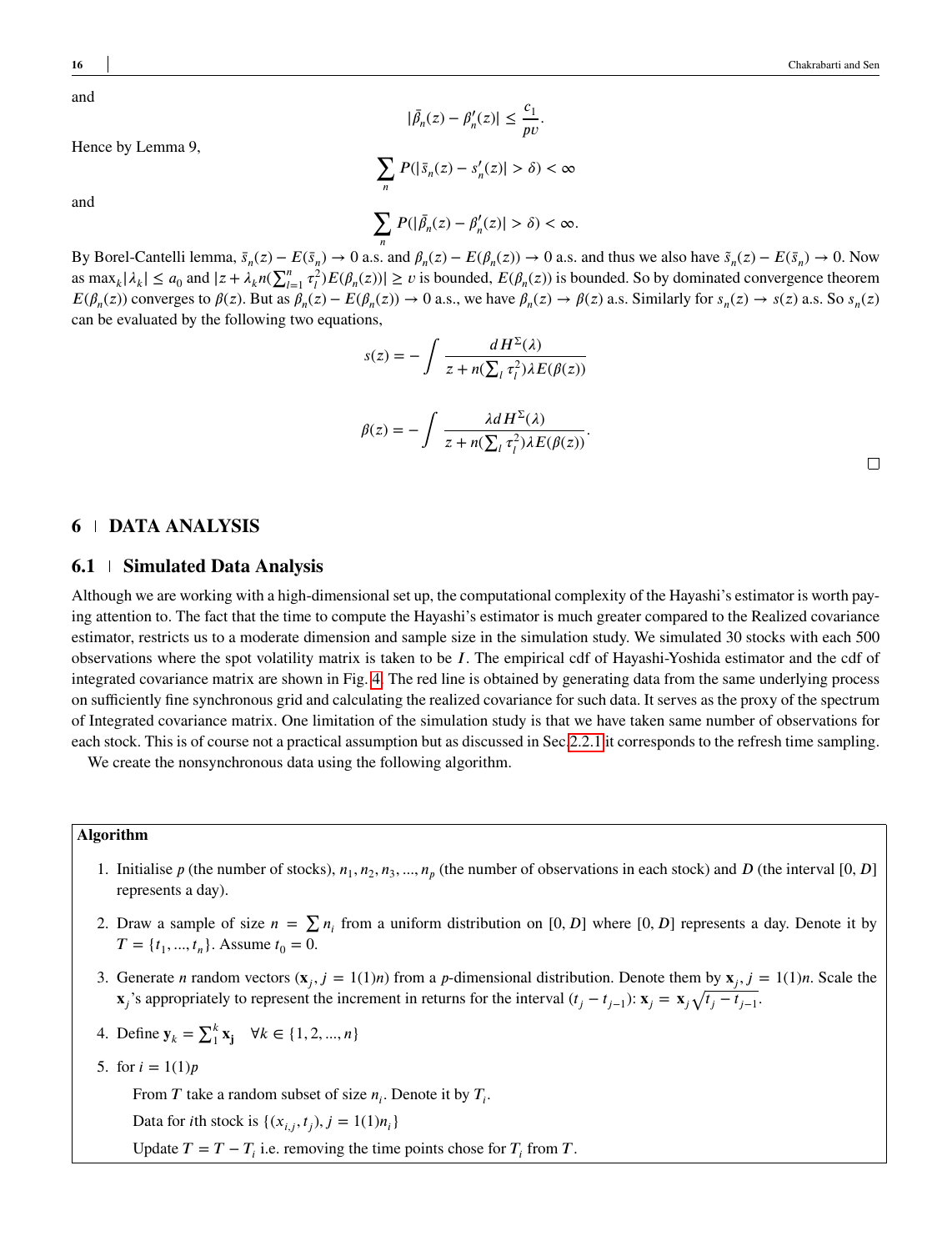<span id="page-16-0"></span>

**FIGURE 4** Plot for empirical cumulative distribution function of Hayashi-Yoshida estimator and cumulative distribution functions of Integrated covariance matrix where the spot volatility matrix is taken to be I for 30 stocks and 500 observations.

<span id="page-16-1"></span>

**FIGURE 5** Plot for empirical cumulative distribution function of Hayashi-Yoshida estimator and cumulative distribution functions of Integrated covariance matrix. Left: The spot volatility matrix is taken to be *I* for 30 variables and sample size 60. Right: Spot volatility matrix  $\Sigma$  is different from *I* with 30 variables and sample size 500.

We want to see the effect of  $\gamma$ , that is the ratio of  $p/n$  on the empirical spectral distribution. So we repeat the simulation with  $p = 30$  and  $n = 60$ . The result is given in the left panel of Fig. [5](#page-16-1)

Next, we create a similar plot when the stocks are dependent. We have taken a 30-dimensional positive semi-definite covariance matrix with  $p = 30$  stocks. As nontrivial high-dimensional covariance matrix is difficult to prefix, we take the  $30 \times 30$ principal sub-matrix of the estimated covariance matrix from real data (Sec. [6.2\)](#page-17-0). The right panel of Fig. [5](#page-16-1) shows the distribution of the eigenvalues. We can see that for general covariance matrix Hayashi-Yoshida estimator may not be positive definite.

It is clear from the algorithm that the time points are generated by a Poisson Process with different intensity parameter. For computational convenience we have taken all  $n_i$ 's to be same (=  $n$ ).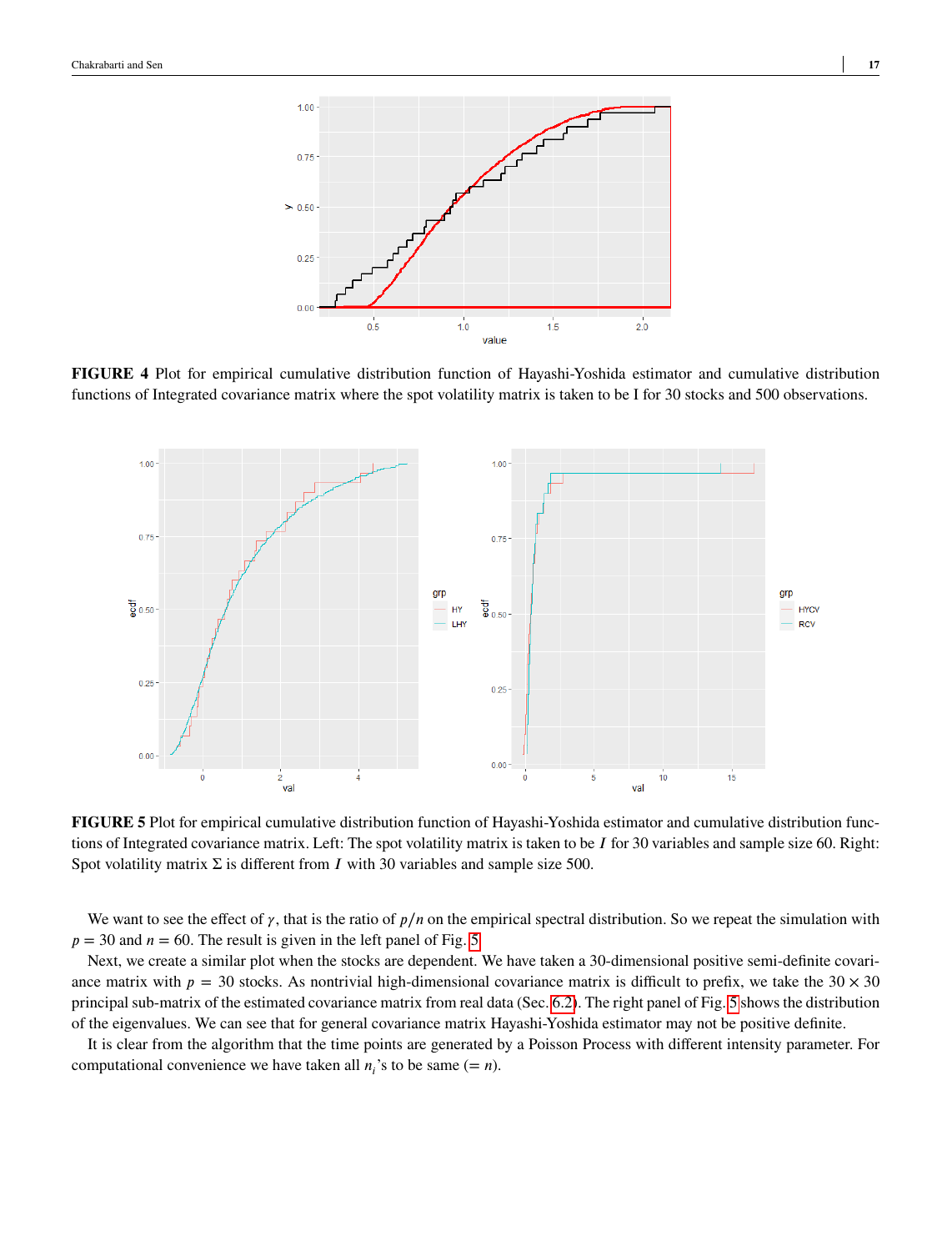<span id="page-17-1"></span>

**FIGURE 6** Left panel: Scree plots of three consecutive days are plotted. We can see that the highest eigenvalue representing the market mode is away from the bulk. Right panel: Third eigenvector obtained from the data of first day, second eigenvector of second day and third eigenvector of the third day.

## <span id="page-17-0"></span>**6.2 Real Data analysis**

The limiting spectral distribution is particularly useful to test for deviation from null model, for example, whether the covolatility process is *𝐼* or not. Spectrum of integrated covariance matrix also helps to understand some of the key properties of the interacting units of the intraday-financial-network<sup>[40](#page-20-2)</sup>. The extreme (highest) eigenvalue, for example, gives us significant insight about the *market mode* or the collective overall response of the market to some external information. Spectral analysis, therefore, reveals broadly three types of fluctuations: (i) common to all stocks (i.e., due to market), (ii) related to a particular business sector (e.g. sectoral) and (iii) limited to an individual stock (i.e., idiosyncratic). These can be captured by simply segregating the network spectrum into the following parts: (i) the extreme eigenvalue (ii) eigenvalues deviating from the theoretical spectral distribution and (iii) bulk of the spectrum (<sup>[41](#page-20-3)</sup>, <sup>[42](#page-20-4)</sup>, <sup>[43](#page-20-5)</sup>). Limiting spectral distribution of Hayashi-Yoshida estimator would help us to identify the sectoral mode of intraday financial network.

We collect intraday tick by tick Bloomberg data of equities in Nifty 50 for several days. Here we present the results for three consecutive days starting from 22-12-2020 which are fairly representative. In Fig[.6,](#page-17-1) we have plotted the scree plots of eigenvalues for these 50 stocks for the three days on the left panel. We see that the impact of the market mode makes the largest eigenvalue away from the bulk. On the right panel some of the eigenvectors, for the corresponding days, are plotted. Specifically, these are the eigenvector 3 of day 1, eigenvector 2 of day 2 and eigenvector 3 of day 3. Each of these has high contributions from stocks 2,4,13,14, 36 with same sign. These stocks are all from IT sector and there are no other stocks from IT sector in our dataset. This suggests that the IT sector mean (same sign) is the next big component that drives the market after the overall mean (market mode).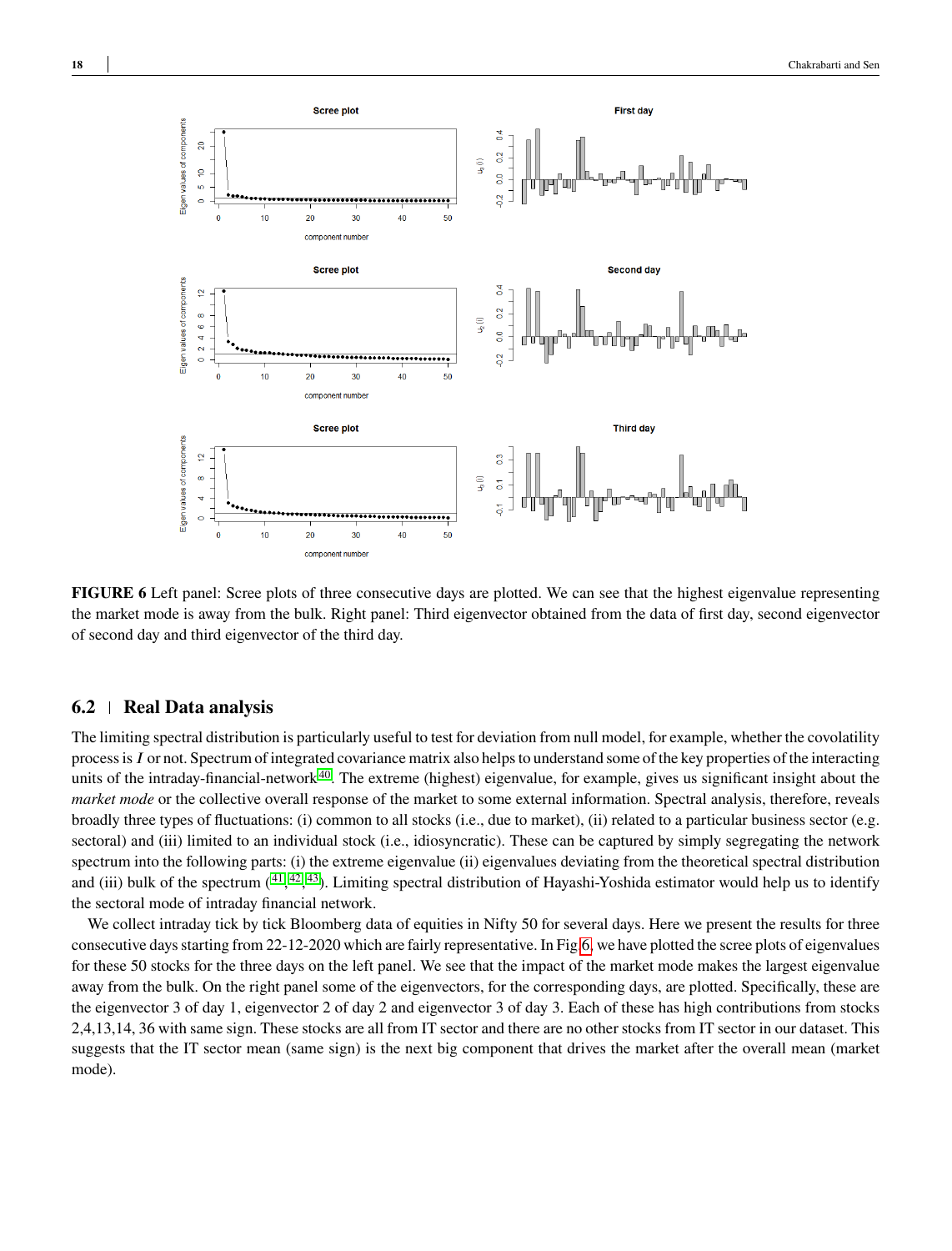## <span id="page-18-16"></span>**7 CONCLUSION AND FURTHER DIRECTIONS**

In this work we have determined the limiting spectral distribution of high dimensional Hayashi-Yoshida estimator for nonsynchronous intraday data. Limiting spectral distribution can help to construct a shrinkage estimator of high-dimensional integrated covariance matrix (see [44](#page-20-6)). It can also be used for testing for a particular structure in spot volatility matrix.

In this paper we have only considered asynchronicity but not the presence of microstructure noise, which is also a feature of intraday stock-price data. So a natural direction to extend this work is by adding microstructure noise to it. Significant insights can be obtained from<sup>[28](#page-19-11)</sup> where the same was derived for realized (co)volatility matrix. In presence of noise the spectral distribution may deviate from the ideal situation in significant ways. We have restricted ourselves to the simple Black-Scholes setup. Geometric Brownian motion models are not always very realistic models to describe financial data. One can try to go beyond that and investigate into the spectral analysis of Hayashi's estimator for more complex models. One can also try to extend the results for a general class of time varying covolatility processes (for more details, see  $27,28$  $27,28$ ). Changes due to leverage effects can also be quite serious and so worth looking into.

## **References**

- <span id="page-18-0"></span>1. Epps TW. Comovements in stock prices in the very short run. *Journal of the American Statistical Association* 1979; 74(366a): 291–298.
- <span id="page-18-1"></span>2. Baumöhl E, Vyrost T. Stock market integration: Granger causality testing with respect to nonsynchronous trading effects. ` *Finance a Uver* 2010; 60(5): 414.
- <span id="page-18-2"></span>3. Hayashi T, Yoshida N, others . On covariance estimation of non-synchronously observed diffusion processes. *Bernoulli* 2005; 11(2): 359–379.
- <span id="page-18-3"></span>4. Pourahmadi M. *High-dimensional covariance estimation: with high-dimensional data*. 882. John Wiley & Sons . 2013.
- <span id="page-18-4"></span>5. Tumminello M, Di Matteo T, Aste T, Mantegna R. Correlation based networks of equity returns sampled at different time horizons. *The European Physical Journal B-Condensed Matter and Complex Systems* 2007; 55(2): 209–217.
- <span id="page-18-5"></span>6. Zebedee AA, Kasch-Haroutounian M. A closer look at co-movements among stock returns. *Journal of Economics and Business* 2009; 61(4): 279–294.
- <span id="page-18-6"></span>7. Bonanno G, Lillo F, Mantegna RN. High-frequency cross-correlation in a set of stocks. 2001.
- <span id="page-18-7"></span>8. Muthuswamy J, Sarkar S, Low A, Terry E, others . Time variation in the correlation structure of exchange rates: Highfrequency analyses. *Journal of Futures markets* 2001; 21(2): 127–144.
- <span id="page-18-8"></span>9. Lundin MC, Dacorogna MM, Müller UA. Correlation of high frequency financial time series. 1998.
- <span id="page-18-9"></span>10. Reno R. A closer look at the Epps effect. *International Journal of theoretical and applied finance* 2003; 6(01): 87–102.
- <span id="page-18-10"></span>11. Precup OV, Iori G. A comparison of high-frequency cross-correlation measures. *Physica A: Statistical Mechanics and its Applications* 2004; 344(1): 252–256.
- <span id="page-18-11"></span>12. Lo AW, MacKinlay AC. An econometric analysis of nonsynchronous trading. *Journal of Econometrics* 1990; 45(1-2): 181–211.
- <span id="page-18-12"></span>13. Campbell JY, Lo AWC, MacKinlay AC. *The econometrics of financial markets*. princeton University press . 1997.
- <span id="page-18-13"></span>14. Bernhardt D, Davies RJ. The impact of nonsynchronous trading on differences in portfolio cross-autocorrelations. 2008.
- <span id="page-18-14"></span>15. Atchison MD, Butler KC, Simonds RR. Nonsynchronous security trading and market index autocorrelation. *The Journal of Finance* 1987; 42(1): 111–118.
- <span id="page-18-15"></span>16. Barndorff-Nielsen OE, Shephard N. Econometric analysis of realized covariation: High frequency based covariance, regression, and correlation in financial economics. *Econometrica* 2004; 72(3): 885–925.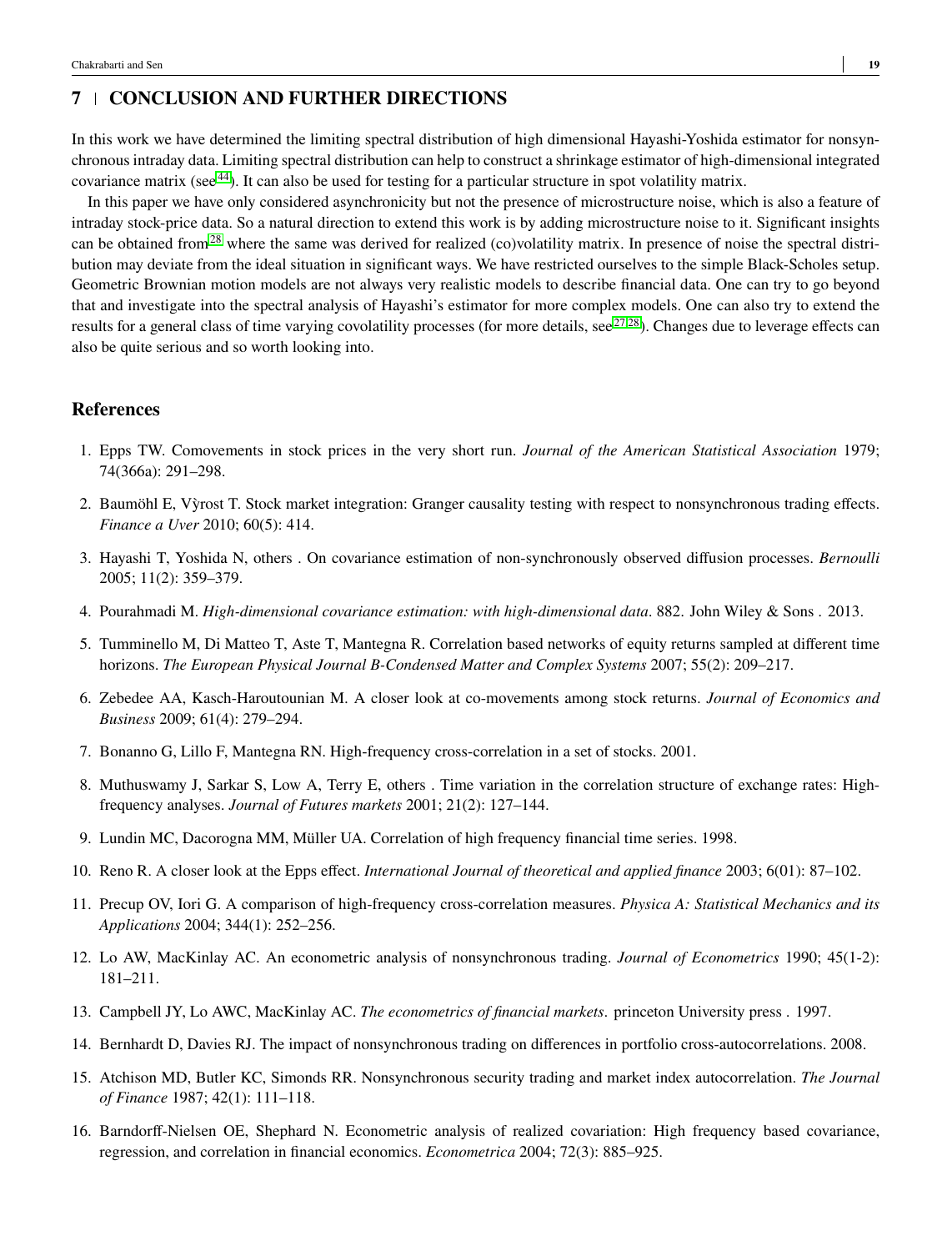- <span id="page-19-0"></span>17. Merton RC. On estimating the expected return on the market: An exploratory investigation. *Journal of financial economics* 1980; 8(4): 323–361.
- <span id="page-19-1"></span>18. Barndorff-Nielsen OE, Hansen PR, Lunde A, Shephard N. Multivariate realised kernels: consistent positive semi-definite estimators of the covariation of equity prices with noise and non-synchronous trading. *Journal of Econometrics* 2011; 162(2): 149–169.
- <span id="page-19-2"></span>19. Voev V, Lunde A. Integrated covariance estimation using high-frequency data in the presence of noise. *Journal of Financial Econometrics* 2006; 5(1): 68–104.
- <span id="page-19-3"></span>20. Hautsch N, Kyj LM, Oomen RC. A blocking and regularization approach to high-dimensional realized covariance estimation. *Journal of Applied Econometrics* 2012; 27(4): 625–645.
- <span id="page-19-4"></span>21. Ledoit O, Wolf M. Honey, I shrunk the sample covariance matrix. *UPF economics and business working paper* 2003(691).
- <span id="page-19-5"></span>22. Ledoit O, Wolf M. A well-conditioned estimator for large-dimensional covariance matrices. *Journal of multivariate analysis* 2004; 88(2): 365–411.
- <span id="page-19-6"></span>23. Ledoit O, Wolf M, others . Analytical nonlinear shrinkage of large-dimensional covariance matrices. *Annals of Statistics* 2020; 48(5): 3043–3065.
- <span id="page-19-7"></span>24. Bannouh K, Martens M, Oomen RC, Dijk vDJ. Realized mixed-frequency factor models for vast dimensional covariance estimation. *ERIM Report Series Reference No. ERS-2012-017-F&A* 2012.
- <span id="page-19-8"></span>25. Lunde A, Shephard N, Sheppard K. Econometric analysis of vast covariance matrices using composite realized kernels. *Manuscript, University of Aarhus* 2011.
- <span id="page-19-9"></span>26. El Karoui N, others . High-dimensionality effects in the Markowitz problem and other quadratic programs with linear constraints: Risk underestimation. *The Annals of Statistics* 2010; 38(6): 3487–3566.
- <span id="page-19-10"></span>27. Zheng X, Li Y. On the estimation of integrated covariance matrices of high dimensional diffusion processes. 2011.
- <span id="page-19-11"></span>28. Xia N, Zheng X, others . On the inference about the spectral distribution of high-dimensional covariance matrix based on high-frequency noisy observations. *The Annals of Statistics* 2018; 46(2): 500–525.
- <span id="page-19-12"></span>29. Wang M, Xia N. Estimation of high-dimensional integrated covariance matrix based on noisy high-frequency data with multiple observations. *Statistics & Probability Letters* 2021; 170: 108996.
- <span id="page-19-13"></span>30. Robert CY, Rosenbaum M. On the limiting spectral distribution of the covariance matrices of time-lagged processes. *Journal of multivariate analysis* 2010; 101(10): 2434–2451.
- <span id="page-19-14"></span>31. Wang C, Jin B, Miao B. On limiting spectral distribution of large sample covariance matrices by VARMA (p, q). *Journal of Time Series Analysis* 2011; 32(5): 539–546.
- <span id="page-19-15"></span>32. Aït-Sahalia Y, Fan J, Xiu D. High-frequency covariance estimates with noisy and asynchronous financial data. *Journal of the American Statistical Association* 2010; 105(492): 1504–1517.
- <span id="page-19-16"></span>33. Fan J, Li Y, Yu K. Vast volatility matrix estimation using high-frequency data for portfolio selection. *Journal of the American Statistical Association* 2012; 107(497): 412–428.
- <span id="page-19-17"></span>34. Guo X, Lai TL, Shek H, Wong SPS. *Quantitative trading: algorithms, analytics, data, models, optimization*. CRC Press . 2017.
- <span id="page-19-18"></span>35. Barndorff-Nielsen OE, Hansen PR, Lunde A, Shephard N. Subsampling realised kernels. *Journal of Econometrics* 2011; 160(1): 204–219.
- <span id="page-19-19"></span>36. Chakrabarti A, Sen R. Copula estimation for nonsynchronous financial data. *arXiv preprint arXiv:1904.10182* 2019.
- <span id="page-19-20"></span>37. Yu Y, Wang T, Samworth RJ. A useful variant of the Davis–Kahan theorem for statisticians. *Biometrika* 2015; 102(2): 315–323.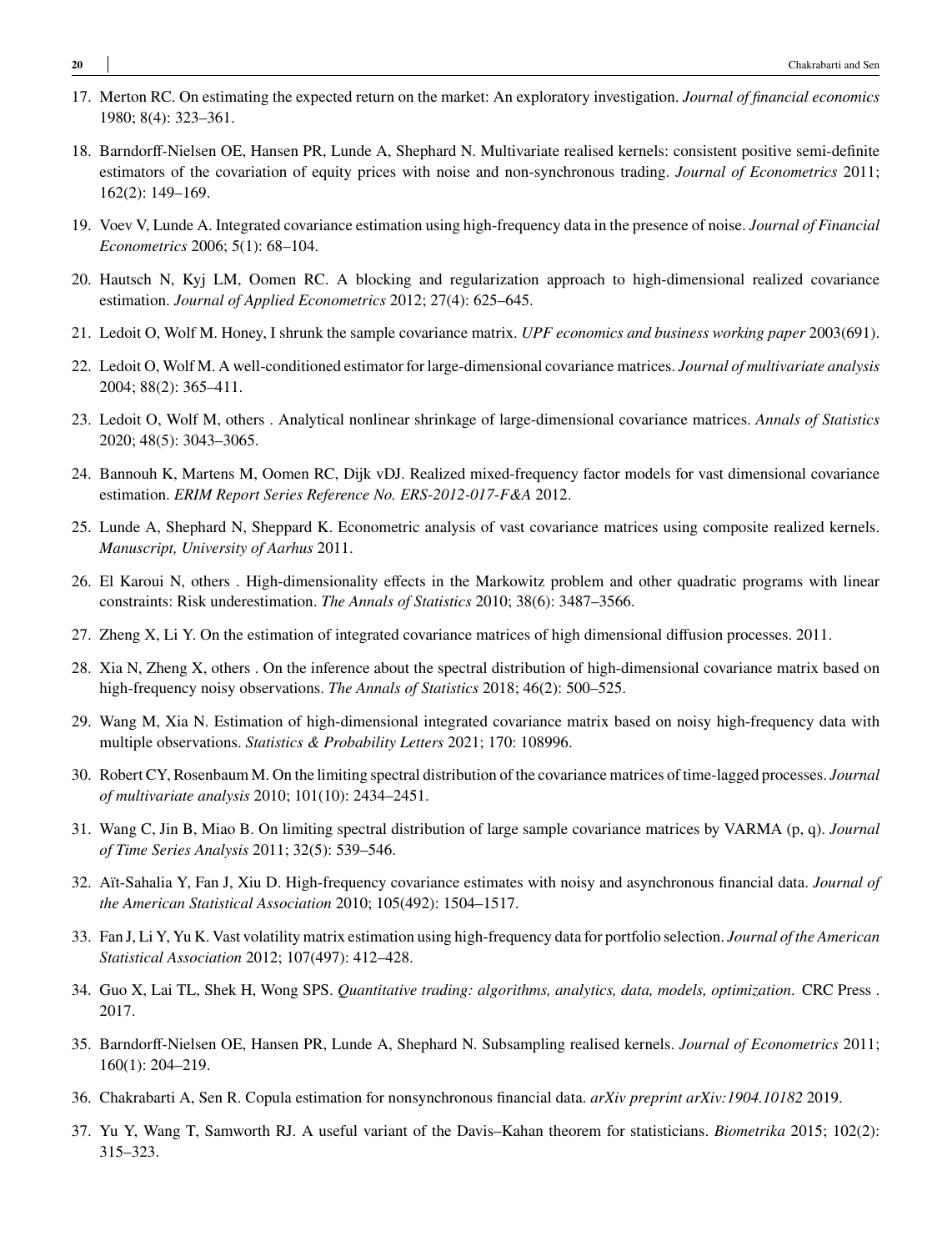- <span id="page-20-0"></span>38. Bai Z, Silverstein JW. *Spectral analysis of large dimensional random matrices*. 20. Springer . 2010.
- <span id="page-20-1"></span>39. Wang L, Paul D. Limiting spectral distribution of renormalized separable sample covariance matrices when p/n→ 0. *Journal of Multivariate Analysis* 2014; 126: 25–52.
- <span id="page-20-2"></span>40. Kumar S, Deo N. Correlation and network analysis of global financial indices. *Physical Review E* 2012; 86(2): 026101.
- <span id="page-20-3"></span>41. Plerou V, Gopikrishnan P, Rosenow B, Amaral LAN, Stanley HE. Universal and nonuniversal properties of cross correlations in financial time series. *Physical review letters* 1999; 83(7): 1471.
- <span id="page-20-4"></span>42. Sinha S, Chatterjee A, Chakraborti A, Chakrabarti BK. *Econophysics: an introduction*. John Wiley & Sons . 2010.
- <span id="page-20-5"></span>43. Onatski A. Determining the number of factors from empirical distribution of eigenvalues. *The Review of Economics and Statistics* 2010; 92(4): 1004–1016.
- <span id="page-20-6"></span>44. Ledoit O, Wolf M, others . Nonlinear shrinkage estimation of large-dimensional covariance matrices.*The Annals of Statistics* 2012; 40(2): 1024–1060.
- <span id="page-20-7"></span>45. Bai Z. Methodologies in spectral analysis of large dimensional random matrices, a review. *Statistica Sinica* 1999: 611–662.
- <span id="page-20-8"></span>46. Geronimo JS, Hill TP. Necessary and sufficient condition that the limit of Stieltjes transforms is a Stieltjes transform. *Journal of Approximation Theory* 2003; 121(1): 54–60.
- <span id="page-20-9"></span>47. McDiarmid C. Centering sequences with bounded differences. *Combinatorics, Probability and Computing* 1997; 6(1): 79–86.

## **APPENDIX**

## Appendix

## **A LEMMAS**

**Lemma 1.** Let  $w_1, w_2 \in \mathbb{C}$ , with  $Re(w_1) \ge 0$  and  $Re(w_2) \ge 0$ , *A* is a  $p \times p$  Hermitian nnd matrix, *B* being any  $p \times p$  matrix, and  $q \in \mathbb{C}^p$ , then

$$
|q^*B(w_1A+I)^{-1}q - q^*B(w_2A+I)^{-1}q| \leq |w_1 - w_2| \, |q|^2 \, \|B\| \, \|A\|.
$$

For proof, see<sup>[45](#page-20-7)</sup>.

**Lemma 2.** Let  $z \in \mathbb{C}$ , with  $v = I(z) > 0$ , *A* and *B* are  $p \times p$  matrices, with *B* being Hermitian, and  $q \in \mathbb{C}^p$ . Then

$$
|tr(((B - zI)^{-1} - (B + \theta qq^* - zI)^{-1}A| \le \frac{||A||}{v}
$$

for all  $\theta \in \mathbb{R}$ .

For proof, see [45](#page-20-7).

**Lemma 3.** For any Hermitian matrix *A* and  $z \in \mathbb{C}$ , with  $Im(z) = v > 0$ -

 $||(A - zI)^{-1}|| \leq 1/v.$ 

For proof, see<sup>[38](#page-20-0)</sup>.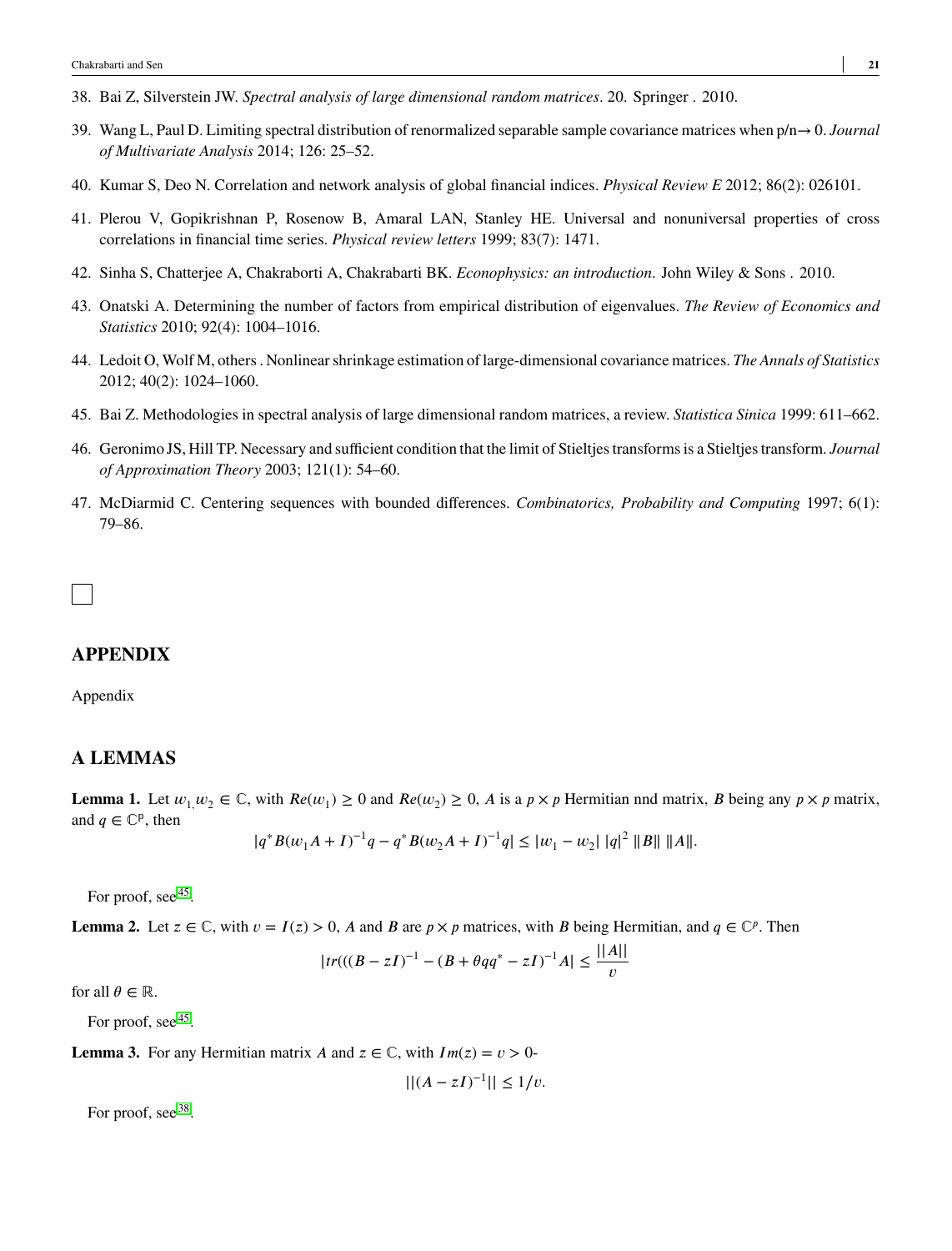**Lemma 4.** For  $X = (X_1, X_2, ..., X_p)^T$  where  $X_j$ 's are iid random variables such that  $E(X_1) = 0$ ,  $E|X_1|^2 = 1$ , and  $E|X_1|^{2k} < \infty$ for some  $2 \le k \in \mathbb{N}$ , there exists  $C_k \ge 0$ , depending only on  $k, \mathbb{E}|X_1|^4$  and  $\mathbb{E}|X_1|^{2k}$ , such that for any  $p \times p$  nonrandom matrix *A*,

$$
\mathbb{E}|X^*AX - tr(A)|^{2k} \le C_k(tr(AA^*))^k \le C_k p^k ||A||^{2k}.
$$
 (A1)

For proof, see  $27$ .

**Lemma 5.** Suppose *S* is a matrix defined as assumption  $A_4$ ,  $z \in \mathbb{C}$  and  $\frac{1}{p}$ tr( $S_{n_k} - zI$ )<sup>-1</sup>  $\rightarrow$  *s*(*z*), then

$$
\sum_{l=1}^{n_k} \frac{\tau_l}{1 + \tau_l a_l} \to \int_0^1 \frac{\tau'_t}{1 + c \tau'_t \tilde{s}(z)} dt \neq 0
$$

where  $a_l = Y_l' \Sigma^{\frac{1}{2}} \left( \sum_{j \neq l} \sum_{i=1}^{\frac{1}{2}} Y_j Y_j' \Sigma^{\frac{1}{2}} - zI \right)^{-1} \Sigma^{\frac{1}{2}} Y_l (Y_l \text{ is defined as in assumption } \mathcal{A}_3)$  and  $\tilde{s}(z)$  is the unique solution in  $Q_1$  to the following equation:

$$
\int_{0}^{1} \frac{\tau'_{t}}{1 + c\tau'_{t}\tilde{s}(z)}dt = 1 - c(1 + zs(z)).
$$

For proof, see<sup>[27](#page-19-10)</sup>.

**Lemma 6.** Let  $z = iv \in \mathbb{C}$ , with  $v > 0$ , A be any  $p \times p$  matrix, and B be a  $p \times p$  Hermitian nonnegative definite matrix. Then  $tr(A(B - zI)^{-1}A^*) \in Q_1.$ 

For proof, See<sup>[27](#page-19-10)</sup>.

**Lemma 7.** Let  $z = iv \in \mathbb{C}$  with  $v > 0$ , A be a  $p \times p$  Hermitian nonnegative definite matrix,  $q \in \mathbb{C}^p$ ,  $a > 0$ . Then

$$
-\frac{1}{z} \cdot \frac{1}{1 + a q^* (A - zI)^{-1} q} \in Q_1 = \{ z \in \mathbb{C} : Re(z) \ge 0, Im(z) \ge 0 \}.
$$
 (A2)

For proof, see  $27$ .

**Lemma 8.** Suppose that  $P_n$  are real probability measures with Stieltjes transforms  $s_n(z)$ . Let  $K \subset \mathbb{C}_+$  be an infinite set with limit points in  $\mathbb{C}_+$ . If  $\lim s_n(z) = s(z)$  exists for all  $z \in K$ , then there exists a Probability measure *P* with Stieltjes transform  $m(z)$  if and only if

$$
lim_{v \to \infty} iv. s(iv) = -1
$$

in which case  $P_n \to P$ .

For proof, see <sup>[46](#page-20-8)</sup>.

The next Lemma is known as McDiarmid Inequality<sup>[47](#page-20-9)</sup>.

**Lemma 9.** Let  $Y_1, Y_2, ..., Y_m$  be independent random vectors taking values in  $\mathcal{X}$ . Suppose that  $f : \mathcal{X}^k \to \mathbb{R}$  is a function of  $Y_1, Y_2, ..., Y_m$  satisfying  $\forall y_1, y_2, ..., y_m, y'_i$ ,

$$
|f(y_1, y_2, ..., y_i, ..., y_m) - f(y_1, y_2, ..., y_i', ..., y_m)| \le c_i,
$$

Then for all  $\epsilon > 0$ ,

$$
P(|f(y_1, y_2, ..., y_m) - f(y_1, y_2, ..., y_m)| > \epsilon) \le 2exp(-\frac{2\epsilon^2}{\sum_{i=1}^m c_i^2}).
$$

<span id="page-21-0"></span>**Lemma 10.**  $\neq$  For  $Y_l$ ,  $\Sigma$ ,  $\tau_l$  described as Assumption A and  $z = iv$ , define,

$$
M_1 = Y_l' \Sigma^{\frac{1}{2}} (S_l - zI)^{-1} (\Sigma \sum_{l=1}^n \frac{\tau_l}{1 + \tau_l a_l} - zI)^{-1} \Sigma^{\frac{1}{2}} Y_l
$$

and

$$
M_2 = Y_l' \Sigma^{\frac{1}{2}} (S_l - zI)^{-1} (\Sigma \sum_{j \neq l} \frac{\tau_j}{1 + \tau_j b_j'} - zI)^{-1} \Sigma^{\frac{1}{2}} Y_l
$$

<sup>‡</sup>Lemma [10](#page-21-0) and [11](#page-23-0) can be found in Theorem 1 in [27](#page-19-10) in slightly different form.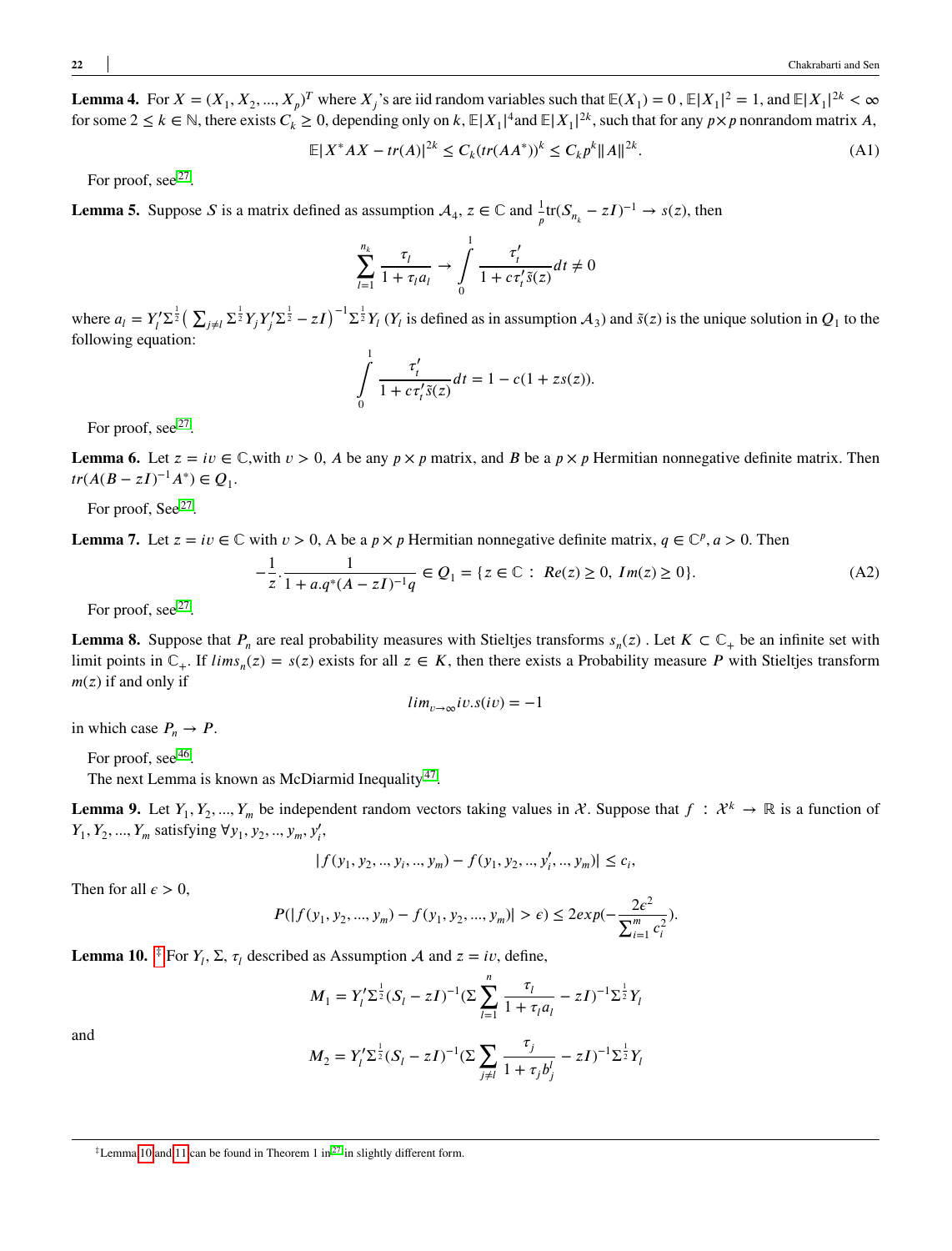Then,

$$
\frac{1}{p} \max_{1} (M_1 - M_2) \to 0 \text{ a.s.}
$$

*Proof of Lemma [10.](#page-21-0)*

$$
\frac{1}{p} \max_{|Y|} |Y_{l}^{\prime} \Sigma^{\frac{1}{2}} (S_{l} - zI)^{-1} (\Sigma \sum_{l=1}^{n} \frac{\tau_{l}}{1 + \tau_{l} a_{l}} - zI)^{-1} \Sigma^{\frac{1}{2}} Z_{l} - Y_{l}^{\prime} \Sigma^{\frac{1}{2}} (S_{l} - zI)^{-1} (\Sigma \sum_{j \neq l} \frac{\tau_{j}}{1 + \tau_{j} b_{j}^{\prime}} - zI)^{-1} \Sigma^{\frac{1}{2}} Y_{l}|
$$
\n
$$
= \frac{1}{p} \max_{1} |Y_{l}^{\prime} \Sigma^{\frac{1}{2}} (S_{l} - zI)^{-1} (-\frac{1}{z}) (-\frac{1}{z} \Sigma \sum_{l=1}^{n} \frac{\tau_{l}}{1 + \tau_{l} a_{l}} + I)^{-1} \Sigma^{\frac{1}{2}} Y_{l}|
$$
\n
$$
-Y_{l}^{\prime} \Sigma^{\frac{1}{2}} (S_{l} - zI)^{-1} (-\frac{1}{z}) (-\frac{1}{z} \Sigma \sum_{j \neq l} \frac{\tau_{j}}{1 + \tau_{j} b_{j}^{\prime}} + I)^{-1} \Sigma^{\frac{1}{2}} Y_{l}|
$$
\n
$$
\leq \frac{1}{p} \max_{l} | -\frac{1}{z} \sum_{l} \frac{\tau_{l}}{1 + \tau_{l} a_{l}} + \frac{1}{z} \sum_{j \neq l} \frac{\tau_{j}}{1 + \tau_{j} b_{j}^{\prime}} | \Sigma^{\frac{1}{2}} Y_{l} |^{2} C p^{\delta}
$$

The last inequality is due to Lemma 1 (where  $q = \sum_{i=1}^{j} Y_i$ ,  $B = (S_i - zI)^{-1}$ ,  $A = \sum_i w_i = -\frac{1}{z}$ *𝑧* ∑*<sup>𝑛</sup>*  $\frac{n}{l-1}$   $\frac{\tau_i}{1+\tau}$  $\frac{\tau_l}{1+\tau_l a_l}, w_2 = -\frac{1}{z}$ *𝑧*  $\sum_{j\neq l}\frac{\tau_j}{1+\tau}$  $\frac{y_j}{1+\tau_j b_j^l}),$ and Assumption 6.

Applying Markov Inequality and Lemma 4,

$$
P(|Y'_i \Sigma Y_i - tr(\Sigma)| \ge p\epsilon) \le \frac{E|Y'_i \Sigma Y_i - tr(\Sigma)|^{2k}}{(p\epsilon)^{2k}}
$$

$$
\le \frac{C_k p^k ||\Sigma||^{2k}}{(p\epsilon)^{2k}}
$$

$$
\le \frac{C C_k p^k p^{2\delta k}}{(p\epsilon)^{2k}}
$$

Choosing  $k > \frac{2}{1-2\delta}$ , and using Borel Cantelli lemma, we get  $\max_l |Y_l' \Sigma Y_l - tr(\Sigma)|/p \to 0$  a.s. As a consequence  $\max_l |\Sigma^{\frac{1}{2}} Y_l|^2/p <$  $M \forall n > n_0$  for some  $n_0$ .

Define,  $c = tr(\Sigma^{\frac{1}{2}}(S - zI)^{-1}\Sigma^{\frac{1}{2}})$ , and consider

$$
\max_{l} p^{\delta} \big| \sum_{l} \frac{\tau_{l}}{1 + \tau_{l} a_{l}} - \sum_{j \neq l} \frac{\tau_{j}}{1 + \tau_{j} b_{j}^{l}} \big|
$$

$$
= \max_{i} p^{\delta} \Big| \sum_{i} \frac{\tau_{i}}{1 + \tau_{i} a_{i}} - \sum_{i} \frac{\tau_{i}}{1 + \tau_{i} c} + \sum_{i} \frac{\tau_{i}}{1 + \tau_{i} c} - \sum_{j \neq i} \frac{\tau_{j}}{1 + \tau_{j} c} + \sum_{j \neq i} \frac{\tau_{j}}{1 + \tau_{j} c} - \sum_{j \neq i} \frac{\tau_{j}}{1 + \tau_{j} b_{j}'} \Big|
$$
  
\n
$$
\leq \max_{i} p^{\delta} \Big| \sum_{i} \frac{\tau_{i}}{1 + \tau_{i} a_{i}} - \sum_{i} \frac{\tau_{i}}{1 + \tau_{i} c} \Big| + \max_{i} p^{\delta} \Big| \sum_{i} \frac{\tau_{i}}{1 + \tau_{i} c} - \sum_{j \neq i} \frac{\tau_{j}}{1 + \tau_{j} c} \Big| + \max_{i} \Big| \sum_{j \neq i} \frac{\tau_{j}}{1 + \tau_{j} c} - \sum_{j \neq i} \frac{\tau_{j}}{1 + \tau_{j} c} \Big|
$$
  
\n
$$
= \max_{i} p^{\delta} \Big| \sum_{i} \frac{\tau_{i}}{1 + \tau_{i} a_{i}} - \sum_{i} \frac{\tau_{i}}{1 + \tau_{i} c} \Big| + \max_{i} p^{\delta} \Big| \frac{\tau_{i}}{1 + \tau_{i} c} + \max_{i} \Big| \sum_{j \neq i} \frac{\tau_{j}}{1 + \tau_{j} c} - \sum_{j \neq i} \frac{\tau_{j}}{1 + \tau_{j} b_{j}'} \Big|
$$

 $\max_{l} p^{\delta} \left| \frac{\tau_{l}}{1 + \tau_{l}} \right|$  $\frac{\tau_i}{1+\tau_i c}$  |  $\leq$  max<sub>*l*</sub> $p^{\delta}$ | $\frac{n\tau_i}{n(1+n)}$  $\frac{n\tau_l}{n(1+\tau_l c)}$ |  $\leq \frac{\kappa p^{\delta}}{n}$  $\frac{p}{n} \to 0$ Now we will consider the third part of the above equation,

$$
\max_{l} p^{\delta} | \sum_{j \neq l} \frac{\tau_{j}}{1 + \tau_{j} b_{j}^{l}} - \sum_{j \neq l} \frac{\tau_{j}}{1 + \tau_{j} c} |
$$
  
= 
$$
\max_{l} p^{\delta} | \sum_{j \neq l} \frac{\tau_{j}^{2} (c - b_{j}^{l})}{(1 + \tau_{j} b_{j}^{l})(1 + \tau_{j} c)} |
$$
  
= 
$$
\max_{l} p^{\delta} | \sum_{j \neq l} \frac{\tau_{j}^{2} p (c - b_{j}^{l}) / p}{(1 + \tau_{j} b_{j}^{l})(1 + \tau_{j} c)} |
$$

 $\max_{l} \left| \sum_{j \neq l} \right|$  $\tau_j^2 p$  $\frac{\tau_j^2 p}{(1+\tau_j b_j^l)(1+\tau_j c)} \leq \frac{\kappa^2 p}{n^2}$  $\frac{C^2 p}{n^2}$  by Assumption 1 and 6,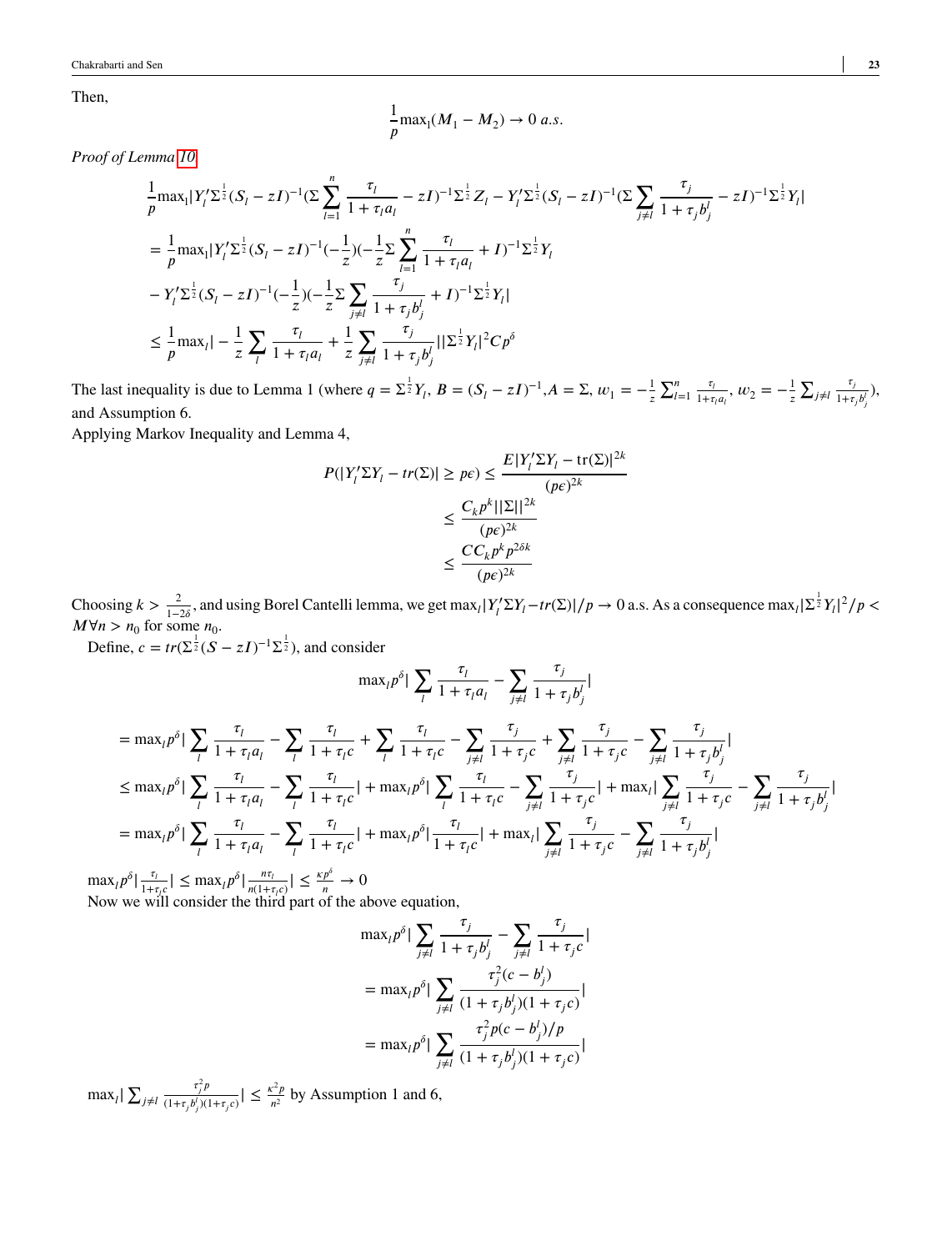$$
\max_{j \neq l} p^{\epsilon} |b_j^l / p - c/p|
$$
\n
$$
= \max_{j \neq l} p^{\epsilon} |Y_j^l \Sigma^{\frac{1}{2}} (S_{j,l} - zI)^{-1} \Sigma^{\frac{1}{2}} Y_j / p - tr(\Sigma^{\frac{1}{2}} (S - zI)^{-1} \Sigma^{\frac{1}{2}} / p)|
$$
\n
$$
= \max_{l} \max_{j \neq l} p^{\epsilon} |Y_j^l \Sigma^{\frac{1}{2}} (S_{j,l} - zI)^{-1} \Sigma^{\frac{1}{2}} Y_j / p - tr(\Sigma^{\frac{1}{2}} (S_{j,l} - zI)^{-1} \Sigma^{\frac{1}{2}} / p)|
$$
\n
$$
+ \max_{l} \max_{j \neq l} p^{\epsilon} |tr(\Sigma^{\frac{1}{2}} (S_{j,l} - zI)^{-1} \Sigma^{\frac{1}{2}} / p) - tr(\Sigma^{\frac{1}{2}} (S - zI)^{-1} \Sigma^{\frac{1}{2}} / p)|
$$

Use of Lemma 4, Lemma 3 with Borel Cantelli Lemma will give us for  $\epsilon < \frac{1}{2} - \delta$  and  $k > \frac{3}{1-2\delta - 2\epsilon}$ ,

$$
\text{max}_{i} \text{max}_{j \neq l} p^{\epsilon} |Y'_{j} \Sigma^{\frac{1}{2}} (S_{j,l} - zI)^{-1} \Sigma^{\frac{1}{2}} Y_{j} / p - tr(\Sigma^{\frac{1}{2}} (S_{j,l} - zI)^{-1} \Sigma^{\frac{1}{2}} / p)| \to 0 \text{ a.s.}
$$

Also,

$$
\max_{j \neq l} p^{\epsilon} |\frac{1}{p} tr(\Sigma^{\frac{1}{2}}(S_{j,l} - zI)^{-1} \Sigma^{\frac{1}{2}}) - \frac{1}{p} tr(\Sigma^{\frac{1}{2}}(S - zI)^{-1} \Sigma^{\frac{1}{2}})|
$$
  
\n
$$
= \max_{j \neq l} p^{\epsilon} |\frac{1}{p} tr[\Sigma^{\frac{1}{2}} \{ (S_{j,l} - zI)^{-1} - (S - zI)^{-1} \} \Sigma^{\frac{1}{2}}]|
$$
  
\n
$$
= \max_{j \neq l} p^{\epsilon} |\frac{1}{p} tr[\{ (S_{j,l} - zI)^{-1} - (S - zI)^{-1} \} \Sigma]|
$$
  
\n
$$
\leq \max_{j \neq l} p^{\epsilon} \frac{1}{p} \frac{||\Sigma||}{v}
$$
  
\n
$$
\leq \frac{1}{p} \frac{Cp^{\delta + \epsilon}}{v} \to 0 \text{ a.s.}
$$

The first and second inequalities are result of application of Lemma 2 and Assumption 6 respectively. This proves out claim.

<span id="page-23-0"></span>**Lemma 11.** For  $Y_l$ ,  $\Sigma$ ,  $\tau_l$  described as Assumption A and  $z = iv$ , define,

$$
M_3 = Y_l' \Sigma^{\frac{1}{2}} (S_l - zI)^{-1} (\Sigma \sum_{j \neq l} \frac{\tau_j}{1 + \tau_j b_j'} - zI)^{-1} \Sigma^{\frac{1}{2}} Y_l
$$

and

$$
M_4 = tr[\Sigma^{\frac{1}{2}}(S_l - zI)^{-1}(\Sigma \sum_{j \neq l} \frac{\tau_j}{1 + \tau_j b_j^l} - zI)^{-1} \Sigma^{\frac{1}{2}}],
$$

then

$$
\frac{1}{p}max_{l}|M_3 - M_4| \to 0 \text{ a.s.}
$$

*Proof of Lemma [11.](#page-23-0)* Using Lemma 4 and and Markov Inequality it is easy to show that,

$$
E(Y_l' \Sigma^{\frac{1}{2}} (S_l - zI)^{-1} (\Sigma \sum_{j \neq l} \frac{\tau_j}{1 + \tau_j b_j^l} - zI)^{-1} \Sigma^{\frac{1}{2}} Y_l - tr[\Sigma^{\frac{1}{2}} (S_l - zI)^{-1} (\Sigma \sum_{j \neq l} \frac{\tau_j}{1 + \tau_j b_j^l} - zI)^{-1} \Sigma^{\frac{1}{2}}])
$$
  

$$
\leq C_k p^k \frac{p^{2\delta k}}{v^{2k}}
$$

After choosing appropriate value of *k* and using Borel Cantelli Lemma we can get the claim.

 $\Box$ 

 $\Box$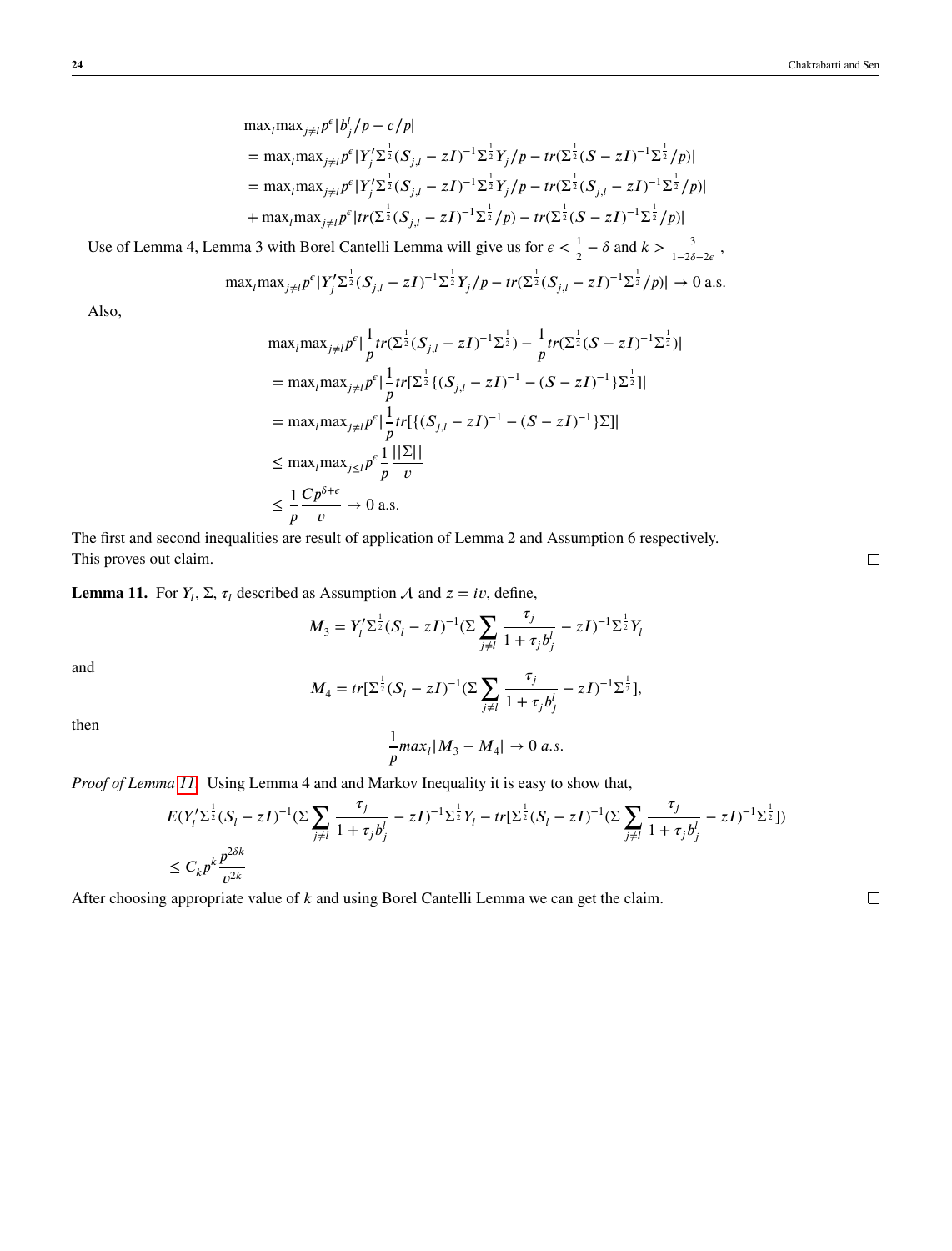## **B PROOF OF THE REMARKS:**

*Proof of Remark 1.*

$$
M = \sqrt{\frac{n}{p}} (W W^* - (\sum_l \tau_l) \Lambda)
$$
  
\n
$$
= \sqrt{\frac{n}{p}} \sum_{k=1}^p e_k w_k^* W^* - (\sum_l \tau_l) \Lambda)
$$
  
\n
$$
= \sqrt{\frac{n}{p}} \sum_{k=1}^p e_k w_k^* (W_l^* + w_k e_k^*) - \sqrt{\frac{n}{p}} (\sum_l \tau_l) \Lambda
$$
  
\n
$$
= \sqrt{\frac{n}{p}} \sum_{k=1}^p e_k w_k^* W_k^* + \sqrt{\frac{n}{p}} \sum_{k=1}^p e_k w_k^* w_k e_k^* - \sqrt{\frac{n}{p}} (\sum_l \tau_l) \Lambda
$$
  
\n
$$
= \sqrt{\frac{n}{p}} \sum_{k=1}^p e_k (W_k w_k)^* + \sqrt{\frac{n}{p}} \sum_{k=1}^p e_k w_k^* w_k e_k^* - \sqrt{\frac{n}{p}} (\sum_l \tau_l) \sum_{k=1}^p \lambda_k e_k e_k^*
$$
  
\n
$$
= \sum_{k=1}^p e_k h_k^* + \sum_{k=1}^p e_k \sqrt{\frac{n}{p}} (w_k^* w_k - (\sum_l \tau_l) \lambda_k) e_k^*
$$
  
\n
$$
= \sum_{k=1}^p e_k h_k^* + \sum_{k=1}^p e_k \sqrt{\frac{n}{p}} (w_k^* w_k - (\sum_l \tau_l) \lambda_k) e_k^*
$$
  
\n
$$
= \sum_{k=1}^p e_k h_k^* + \sum_{k=1}^p e_k t_{kk} e_k^*
$$
  
\n
$$
= \sum_{k=1}^p e_k (h_k + t_{kk} e_k)^*
$$

also it is easy to see that,

$$
M = \sqrt{\frac{n}{p}} (WW^* - (\sum_l \tau_l) \Lambda)
$$
  
\n
$$
= \sqrt{\frac{n}{p}} (W_k W^* + e_k w_k^* W^* - (\sum_l \tau_l) \Lambda_k - (\sum_l \tau_l) e_k e_k^* \lambda_k)
$$
  
\n
$$
= \sqrt{\frac{n}{p}} (W_k W^* - (\sum_l \tau_l) \Lambda_k) + \sqrt{\frac{n}{p}} [e_k w_k^* (W_k^* + w_k e_k^*) - (\sum_l \tau_l) e_k e_k^* \lambda_k]
$$
  
\n
$$
= M_k + e_k h_k^* + \sqrt{\frac{n}{p}} e_k w_k^* w_k e_k^* - \sqrt{\frac{n}{p}} (\sum_l \tau_l) e_k e_k^* \lambda_k
$$
  
\n
$$
= M_k + e_k h_k^* + e_k \sqrt{\frac{n}{p}} (w_k^* w_k - (\sum_l \tau_l) \lambda_k) e_k^*
$$
  
\n
$$
= M_k + e_k h_k^* + t_{kk} e_k e_k^*
$$
  
\n
$$
= M_k + e_k (h_k + t_{kk} e_k)^*.
$$

*Proof of Remark2:.*

$$
tr[e_k(h_k + t_{kk}e_k)^*(M_k - zI)^{-1}(h_k + t_{kk}e_k)^*(M_k - zI)^{-1}e_k]
$$
  
=  $(h_k + t_{kk}e_k)^*(M_k - zI)^{-1}e_ktr[e_k(h_k + t_{kk}e_k)^*(M_k - zI)^{-1}]$   
=  $\{(h_k + t_{kk}e_k)^*(M_k - zI)^{-1}e_k\}\{(h_k + t_{kk}e_k)^*(M_k - zI)^{-1}e_k\}$   
=  $\{(h_k + t_{kk}e_k)^*(M_k - zI)^{-1}e_k\}^2$ 

 $\Box$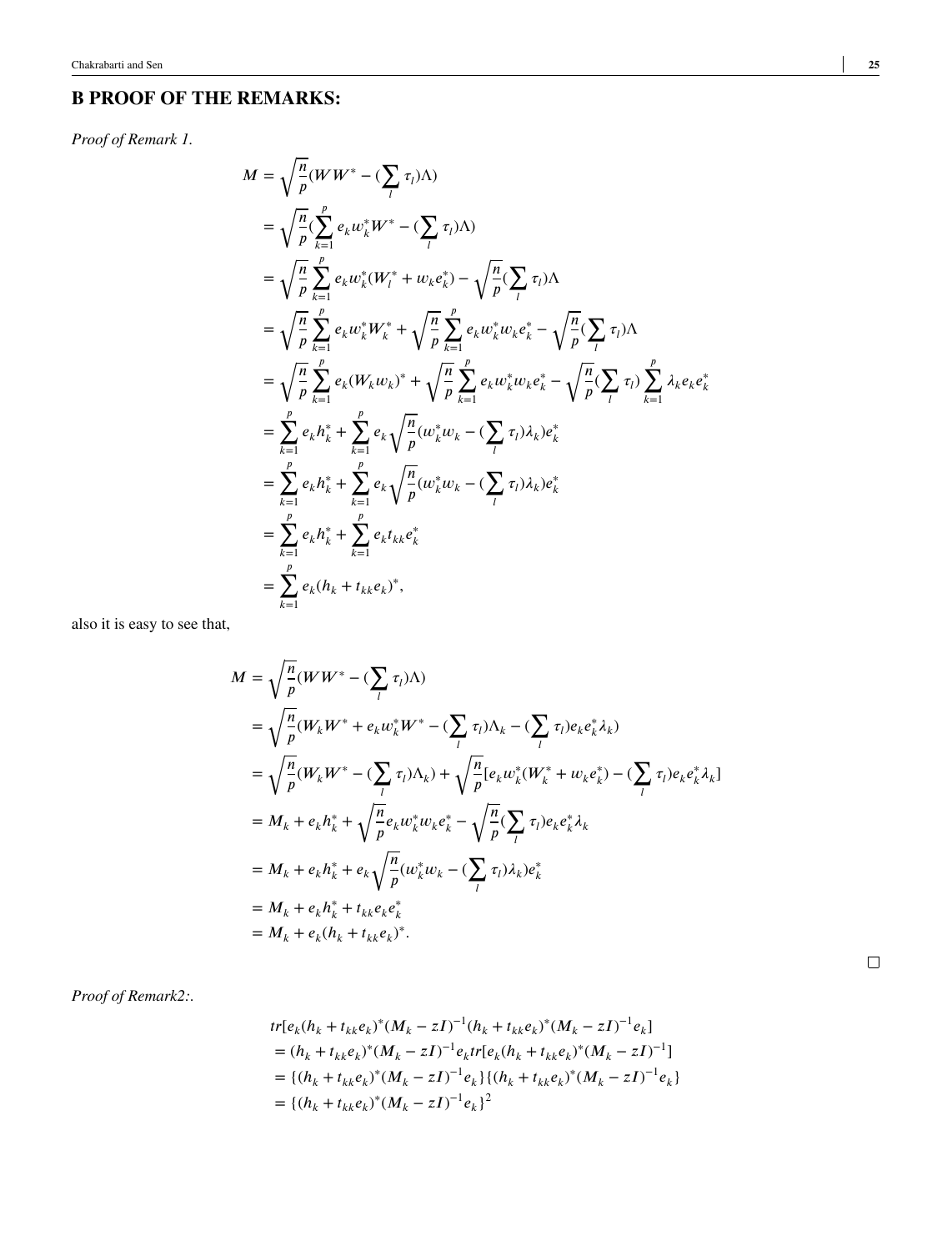and

$$
tr[e_k(h_k + t_{kk}e_k)^*(M_k - zI)^{-1}e_k(h_k + t_{kk}e_k)^*(M_k - zI)^{-1}]
$$
  
= 
$$
tr[(h_k + t_{kk}e_k)^*(M_k - zI)^{-1}e_k(h_k + t_{kk}e_k)^*(M_k - zI)^{-1}e_k]
$$
  
= 
$$
\{(h_k + t_{kk}e_k)^*(M_k - zI)^{-1}e_k\}^2.
$$

So,

$$
LHS = tr(M(M - zI)^{-1})
$$
  
\n
$$
= tr\{e_k(h_k + t_{kk}e_k)^*(M_k - zI + e_k(h_k + t_{kk}e_k)^*)^{-1}\}
$$
  
\n
$$
= tr[e_k(h_k + t_{kk}e_k)^*(M_k(z)^{-1} - \frac{(M_k - zI)^{-1}e_k(h_k + t_{kk}e_k)^*(M_k - zI)^{-1}}{1 + (h_k + t_{kk}e_k)^*(M_k - zI)^{-1}e_k})]
$$
  
\n
$$
= tr[e_k(h_k + t_{kk}e_k)^*((M_k - zI)^{-1} - \frac{(M_k - zI)^{-1}e_k(h_k + t_{kk}e_k)^*(M_k - zI)^{-1}}{1 + (h_k + t_{kk}e_k)^*(M_k - zI)^{-1}e_k})]
$$
  
\n
$$
= tr[e_k(h_k + t_{kk}e_k)^*(\frac{(M_k - zI)^{-1}(1 + (h_k + t_{kk}e_k)^*(M_k - zI)^{-1}e_k) - (M_k - zI)^{-1}e_k(h_k + t_{kk}e_k)^*(M_k - zI)^{-1}}{1 + (h_k + t_{kk}e_k)^*M_k(z)^{-1}e_k}
$$
  
\n
$$
= tr\left[\frac{e_k(h_k + t_{kk}e_k)^*(M_k - zI)^{-1}}{1 + (h_k + t_{kk}e_k)^*(M_k - zI)^{-1}e_k}\right]
$$
  
\n
$$
= \frac{(h_k + t_{kk}e_k)^*(M_k - zI)^{-1}e_k}{1 + (h_k + t_{kk}e_k)^*(M_k - zI)^{-1}e_k}
$$

*Proof of Remark 3.* To see this, manipulate the left hand side the following way-

$$
(h_{k} + t_{kk}e_{k})^{*}(M_{k} - zI)^{-1}e_{k} = (h_{k} + t_{kk}e_{k})^{*}(\sqrt{\frac{n}{p}}(W_{k}W^{*} - (\sum_{l} \tau_{l})\Lambda_{k}) - zI)^{-1}e_{k}
$$
  
\n
$$
= (h_{k} + t_{kk}e_{k})^{*}(\sqrt{\frac{n}{p}}(W_{k}W_{k}^{*} + W_{k}w_{k}e_{k}^{*} - (\sum_{l} \tau_{l})\Lambda_{k}) - zI)^{-1}e_{k}
$$
  
\n
$$
= (h_{k} + t_{kk}e_{k})^{*}(\sqrt{\frac{n}{p}}(W_{k}W_{k}^{*} - (\sum_{l} \tau_{l})\Lambda_{k}) - zI + \sqrt{\frac{n}{p}}W_{k}w_{k}e_{k}^{*})^{-1}e_{k}
$$
  
\n
$$
= (h_{k} + t_{kk}e_{k})^{*}(\sqrt{\frac{n}{p}}(W_{k}W_{k}^{*} - (\sum_{l} \tau_{l})\Lambda_{k}) - zI + h_{k}e_{k}^{*})^{-1}e_{k}
$$
  
\n
$$
= (h_{k} + t_{kk}e_{k})^{*}((\overline{M}_{k} - zI) + h_{k}e_{k}^{*})^{-1}e_{k}
$$
  
\n
$$
= (h_{k} + t_{kk}e_{k})^{*}((\overline{M}_{k} - zI)^{-1} - \frac{(\overline{M}_{k} - zI)^{-1}h_{k}e_{k}^{*}(\overline{M}_{k} - zI)^{-1}h_{k}}{1 + e_{k}^{*}(\overline{M}_{k} - zI)^{-1}h_{k}})e_{k}
$$
  
\n
$$
= (h_{k} + t_{kk}e_{k})^{*}\overline{M}_{k}(z)^{-1}e_{k} - \frac{(h_{k} + t_{kk}e_{k})^{*}(\overline{M}_{k} - zI)^{-1}h_{k}e_{k}^{*}(\overline{M}_{k} - zI)^{-1}h_{k}}{1 + e_{k}^{*}(\overline{M}_{k} - zI)^{-1}h_{k}}.
$$

Observe that  $h_k^* e_k = e^* h_k = 0$  because  $W_k^* e_k = 0$ . So,

$$
(\bar{M}_k - zI)e_k = \sqrt{\frac{n}{p}} (W_k W_k^* - (\sum_l \tau_l) \Lambda_k) e_k - z e_k
$$
  
= 
$$
\sqrt{\frac{n}{p}} (W_k W_k^* e_k - (\sum_l \tau_l) \Lambda_k e_k) - z e_k
$$
  
= 
$$
-z e_k.
$$